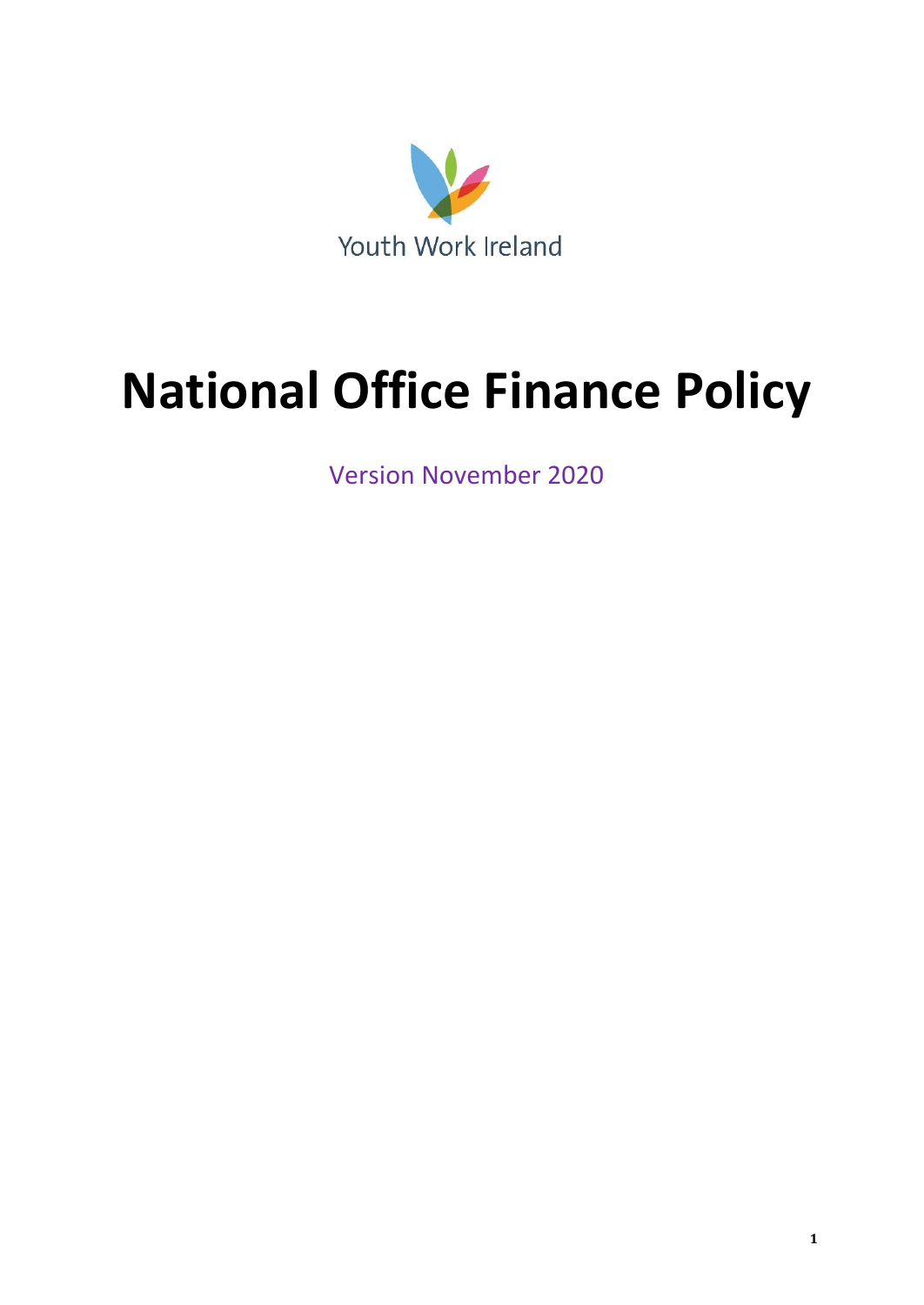### **Section A: Purpose, scope, and financial management overview**

#### **Policy Statement:**

National Youth Federation CLG trading as Youth Work Ireland is committed to ensuring that the organisation's finances are managed to a high standard, and in line with established accounting practices, charity, and company law.

#### **Purpose:**

The purpose of this policy is to set out principles and procedures for financial management of the organisation. These principles and procedures have been designed to be transparent and demonstrate accountability for how our funding is recorded and spent.

#### **Scope:**

This policy covers basic procedures over income and expenditure for the organisation. Compliance with the policies is compulsory for all staff employed by Youth Work Ireland. A member of staff who fails to comply with the financial regulations may be subject to disciplinary action under the relevant Youth Work Ireland disciplinary procedures. A board member who fails to comply with the financial regulations may be subject to sanction under the *Youth Work Ireland Board Members Code of Conduct.* Member Youth Services who do not comply with the procedures may be the subject of the dispute resolution procedures outlined in the *Youth Work Ireland Service Level Agreement* and /or the dispute resolution mechanism outlined in the *Youth Work Ireland Membership Charter.* This policy should be read in conjunction with the Human Resources Policy and other relevant policy documents.

#### **Responsibilities:**

The Board of Youth Work Ireland is responsible for oversight of the management and finances of the company. The Board delegates this responsibility to the Finance and General Purposes Sub-Committee (hereafter F & GP) and subsequently ratifies that committee's decision at a full Board meeting. YWI Constitution 50)

The Chief Executive Officer (CEO), the assistant Chief Executive Officer (ACEO) and the Head of Finance (HOF) are responsible for the day-to-day finances of Youth Work Ireland.

#### **Day to Day Accounting Records:**

An accrual basis accounting system is in use. SAGE is the principle accounting system and proper books of account in this financial system.

All documents are retained for a period of seven years unless a funder specifies a longer period.

#### **Financial Reporting:**

Management accounts are produced on a monthly basis and shared with the management team and the treasurer. Detailed quarterly management accounts are produced for the approval of the Finance and General Purposes Sub-Group [F&GP] and the board.

#### **Management Accounts produced include the following:**

- Income and Expenditure accounts for Youth Work Ireland National Office showing any variances to budget.
- A written explanation of all material variances to budget, including detailed breakdowns. The company Balance Sheet, to include notes on aged debtors listing, bad debts provided for,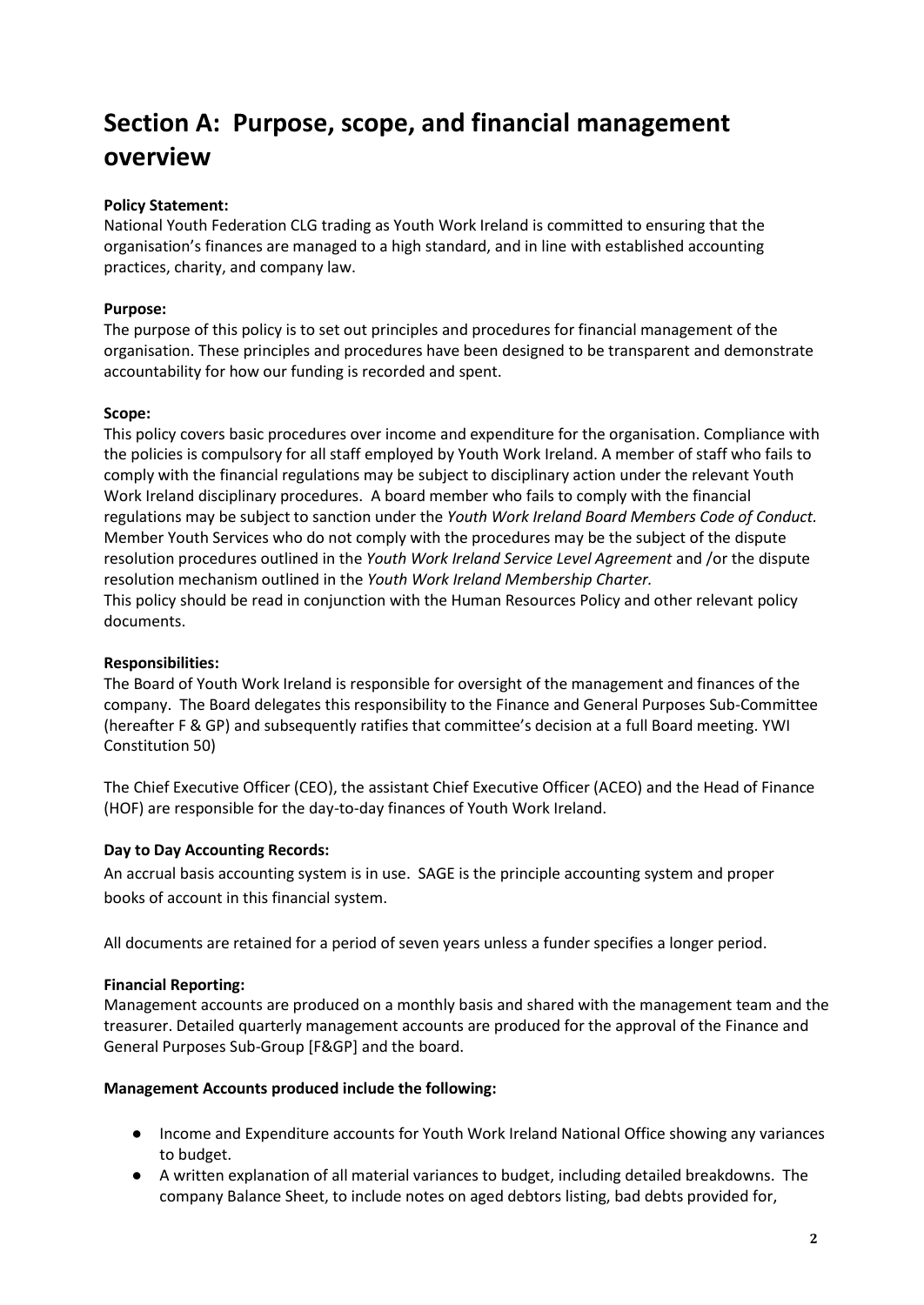accruals included, and any information requested by the F&GP and the Board, for completeness of understanding.

- Cashflow update
- An update on any other significant events, such as guidance from the Charities Regulator.

#### **Year End:**

Youth Work Ireland's Financial year end is the 31 December each year and externally audited Financial Statements are produced each year in compliance with company law, charity law and stated accounting principles. (YWI Constitution 58-62). The accounts are signed by two members of the Board (normally the Chairperson and the Treasurer), following the annual external audit procedure below and formal approval by the Board. The Audited Accounts are "laid before the Annual General meeting in accordance with Section 61 of the Youth Work Ireland Constitution. Youth Work Ireland is committed to flowing best practise as regards these accounts and currently adopts SORP FRS102 and gives full disclosures.

Return of annual accounts is made to the Company Registration Office according to the requirements set out in law (Currently the ARD is the 23rd June).

Return of the statement of activities is made to the Charities Regulatory Authority on the 31st October each year as required by Charity Law.

The last three years of audited accounts will be available on Youth Work Ireland's website.

#### **Annual Statutory Audit Procedures:**

An annual external audit will be conducted in March following the year end.

#### **Appointment of External Auditors**

In accordance with the YWI Constitution 6.3, Company members shall appoint external auditors in accordance with Section 160 to 163 of the Companies Act 1963. The Board shall oversee the public procurement producers for acquiring this service. Auditors will normally be appointed for a period of 4 years.

#### **Budgets:**

Budgets form part of the annual planning cycle. On an annual basis, planning starts in September. Each staff member is requested to prepare a short narrative outlining the work to be undertaken in the following year with accompanying budget with detail for the following year and summary information for a further 2 years. It will be up to the staff to work together to ensure that activities are prioritised according to the strategic plan and that a budget is proposed that is reflective of that.

The budget is then presented to F&GP and ultimately to the Board for review and formal approval.

The budget must always be in surplus. There should be no forecasted deficit.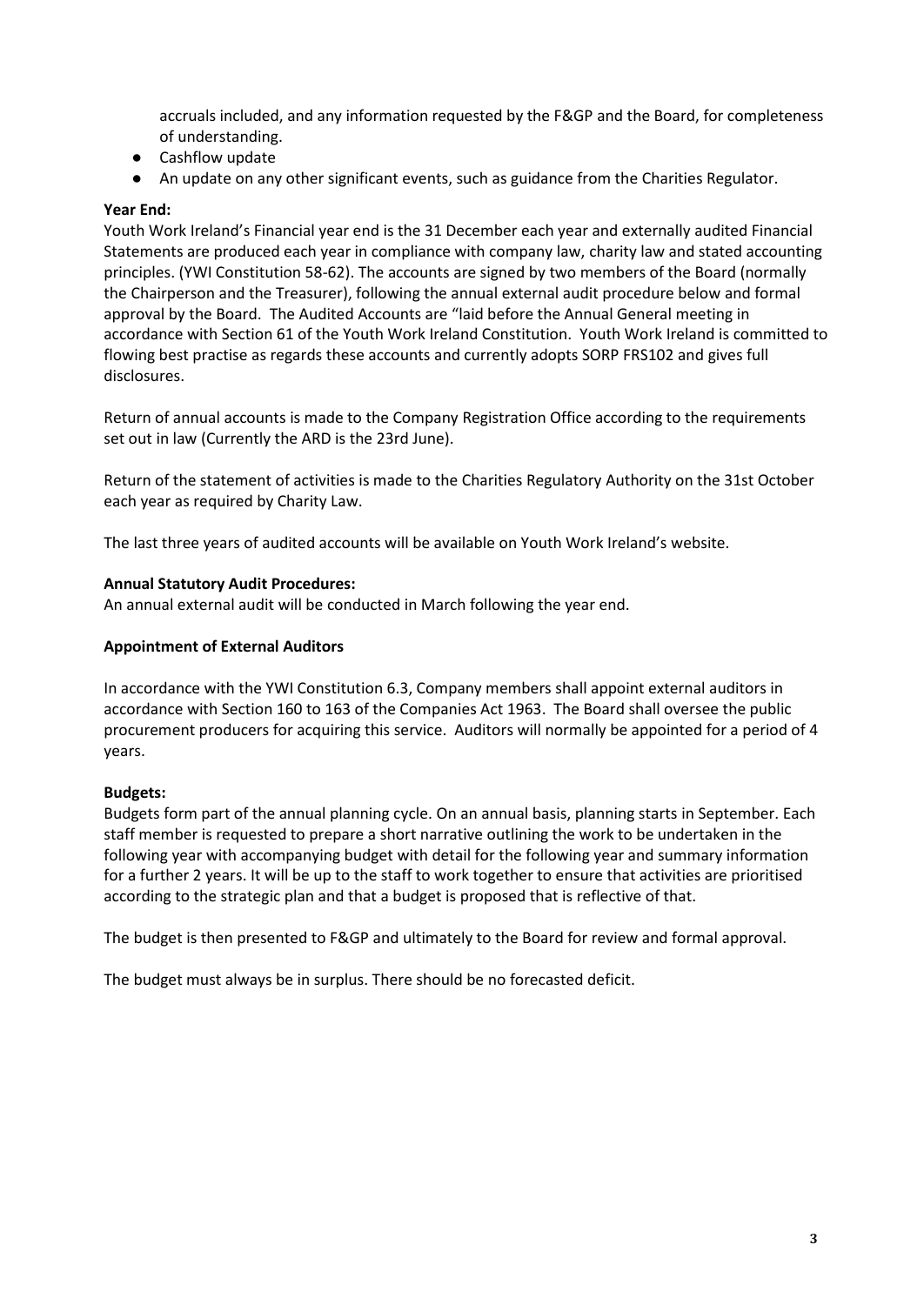# **Section B: Banking**

#### **Bank Accounts:**

Youth Work Ireland maintains 5 bank accounts at Bank of Ireland, O'Connell Street, Dublin 1:

- Main current account 44514548
- Fundraising Account 18043797
- Petty Cash Account 17446252
- Savings Account 81603312
- Deposit Account 33196935
- And a
- Stripe Account

Youth Work Ireland will not open any bank accounts outside of Bank of Ireland, O'Connell Street, Dublin 1 (or its internet equivalent) without approval of both the CEO and the F&GP and the express permission of the F&GP and Board.

A cheque book is stored in the safe in the locked finance office in 20 Lower Dominick Street, Dublin 1. Generally, cheques should not be used. Youth Work Ireland use EFTs.

#### **Cheque Signatories and Electronic Transfer Approval:**

The Board has agreed that the signatories of the company shall be the HOF, the CEO and his/her assistant and the House Manager.

#### **All cheques will require the physical signature of the HOF and one of the below:**

- CEO or his/her assistant on their behalf if and when the CEO is not available.
- House Manager

A designated signatory shall not normally sign a cheque payable to him/herself or where a conflict of interest may arise without an appropriately signed authorisation of payment form.

#### **All Electronic Transfers carried out via Banking online shall be authorised online by the HOF and one of the below:**

- CEO or his/her assistant on their behalf if the CEO is not available.
- House Manager

Finance will review all requests for payment against the Finance policy and have the right to stop payment if it is not in accordance with policy. In situations where a request for payment is not in accordance with the Finance Policy, an appeal can be made to the F&GP for resolution. None of the approved signatories has the authority to authorise a payment through Banking online to him/herself or where a conflict of interest may arise with the exceptions of:

- payroll payments
- appropriately authorised reimbursement expenses occurring in the normal course of work.

#### **Bank Authorisation limits:**

All cheques/EFTs mentioned above are subject to the following authorisation limits. If a payment exceeds the limit it requires the written authorisation of the Treasurer (an email authorisation will be adequate for this purposes).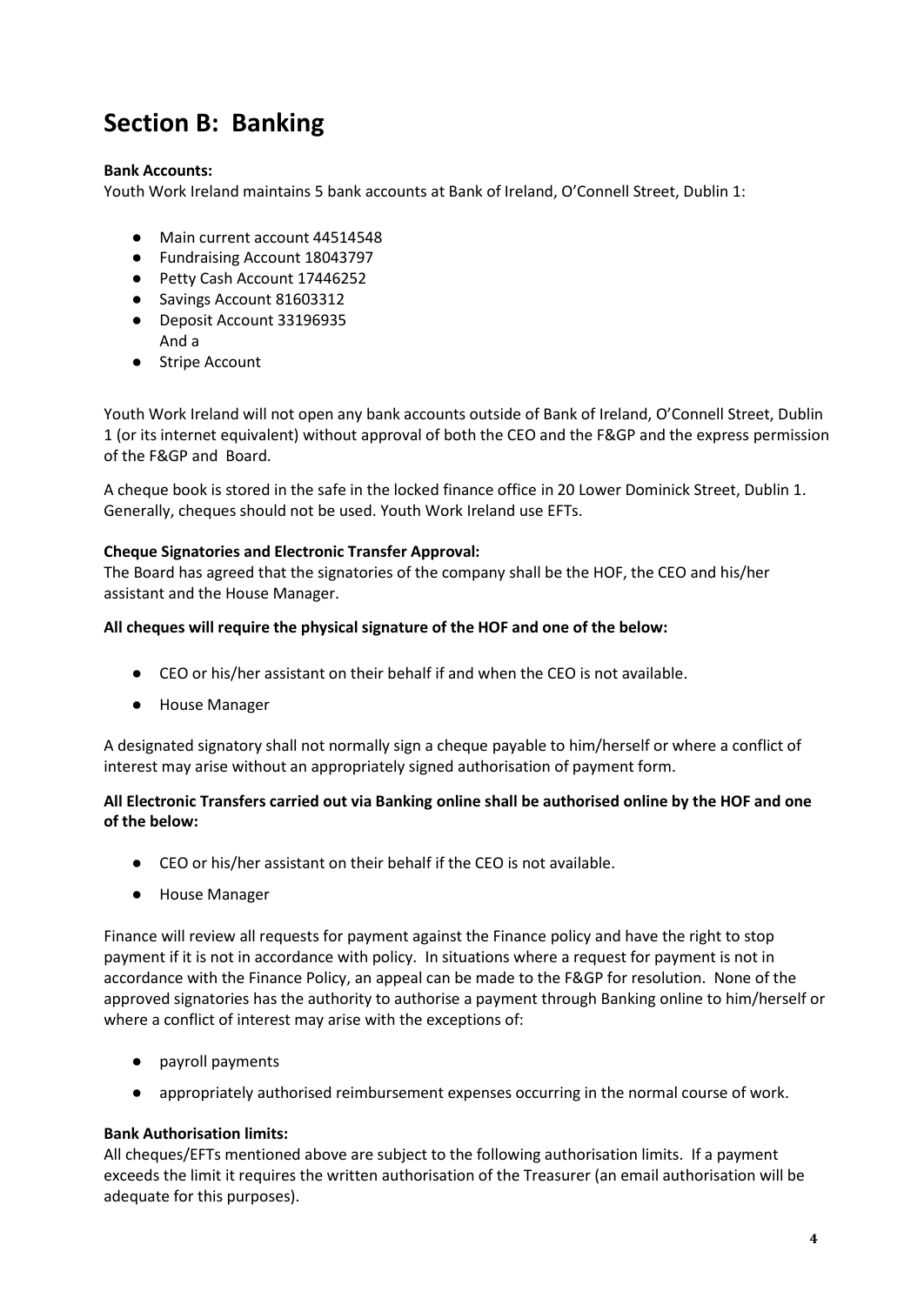#### **BACS and Payroll Limits:**

Payment of the payroll beneficiaries via EFT is limited by Bank of Ireland to €70,000 monthly. This limit shall not be increased without prior approval of the F&GP.

#### **Banking Online Beneficiaries:**

The Finance Assistant will set up new beneficiaries based on information provided on official company letterhead or from an official email address.

Changes to beneficiaries will also be completed by the Finance Assistant. These will be communicated to the Head of Finance.

#### **Direct Debits and Standing Orders:**

Direct Debits and Standing Orders are automatically deducted from the current Bank Account. A mandate must be signed by the company signatories to allow for payment by this method. A copy of this mandate will be kept on file. It is the responsibility of the HOF to monitor the direct debits and standing orders to ensure value for money and that no error has occurred on the part of the creditor or the bank.

#### **Transfers between Youth Work Ireland bank accounts:**

Occasionally payments are made between Youth Work Ireland bank accounts for cash management purposes. These payments are made under the instructions of the HOF and require the same two bank account signatories as a normal EFT payment. For these transfers the HOF will act as the cost centre manager.

#### **Recording of bank payments:**

All payments (including cheque. direct debit, EFT and cash) where possible are recorded through 'Pay Supplier' function in Sage 50. This records the bank account, date, the cheque number (or payee name if an EFT payment), the name of the supplier account, the amount and the allocation against the correct invoice.

Some payments will not have an invoice such as Payroll and Collector General payments and thus will be recorded in the "Bank Payment" section of SAGE 50. This records the bank account, date, the cheque number (or payee name if an EFT payment), the budget code (consisting of the Cost centre and the nominal code), the details of the payment, the amount and the VAT code of the payment.

Occasionally payments are made between Youth Work Ireland bank accounts for cash management purposes. This is recorded using the "Bank Transfer" function is SAGE 50.

#### **Bank reconciliation**

All bank accounts are reconciled on a monthly basis by the FA and reviewed by the HoF.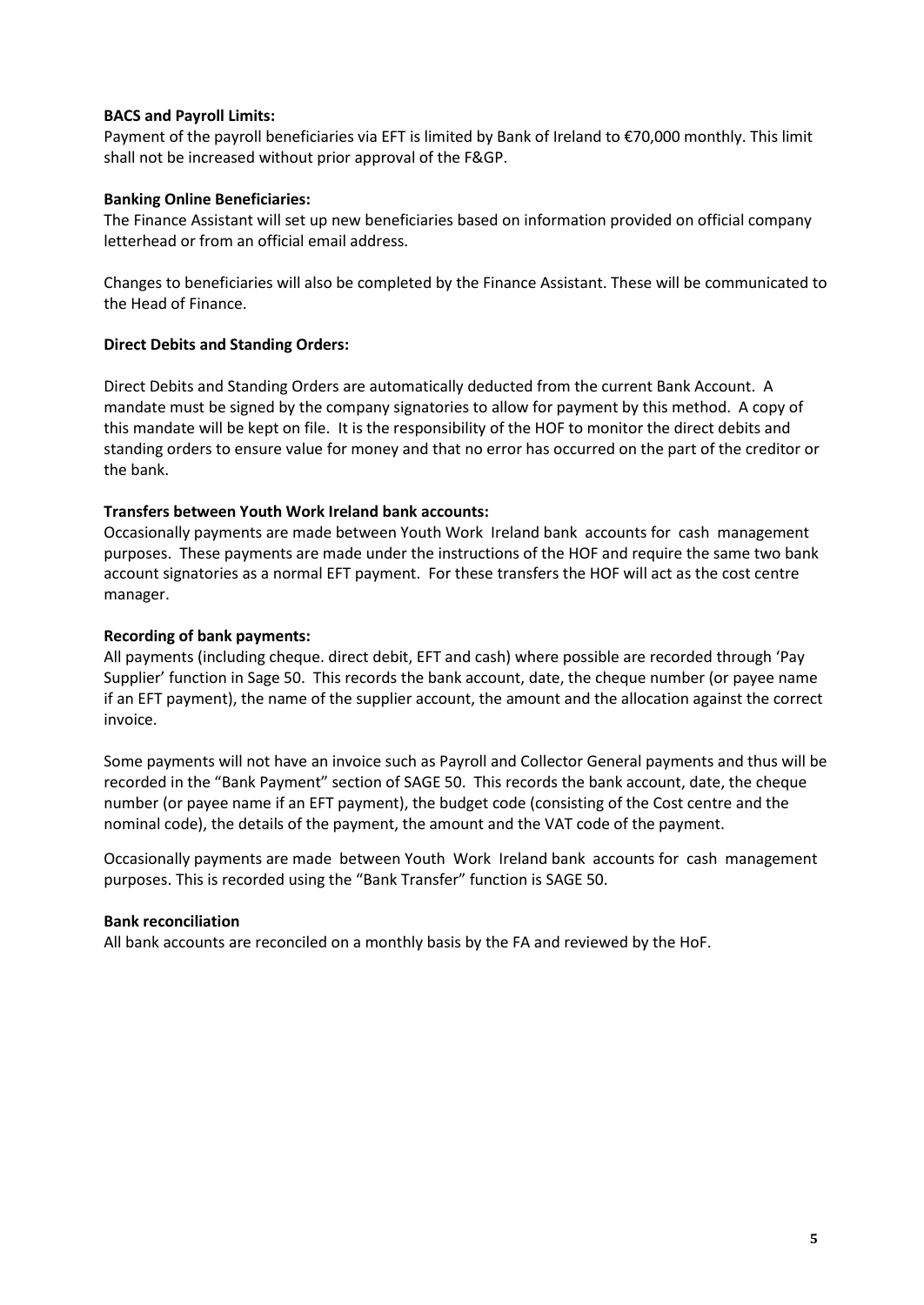# **Section C: Credit Cards**

#### **Credit card payments:**

Youth Work Ireland holds 5 corporate credit cards issued in the name of the CEO, assistant CEO, the assistant to the CEO, the Development Manager, and the House Manager.

Use of credit cards should be minimised and only used when no alternative exists. The same rules apply as normal purchases, including authorisation limits.

Under no circumstance can the credit card be used for personal use by any Officer of the company.

All receipts should be kept and on a monthly basis, sent to the FA with the appropriate paperwork correctly authorised.

No subscriptions should be set up from credit cards. Exceptions are Adobe and Jot form.

Any deviation from the above procedure should be reported by the HOF and CEO immediately. Credit card balances are cleared monthly by direct debit.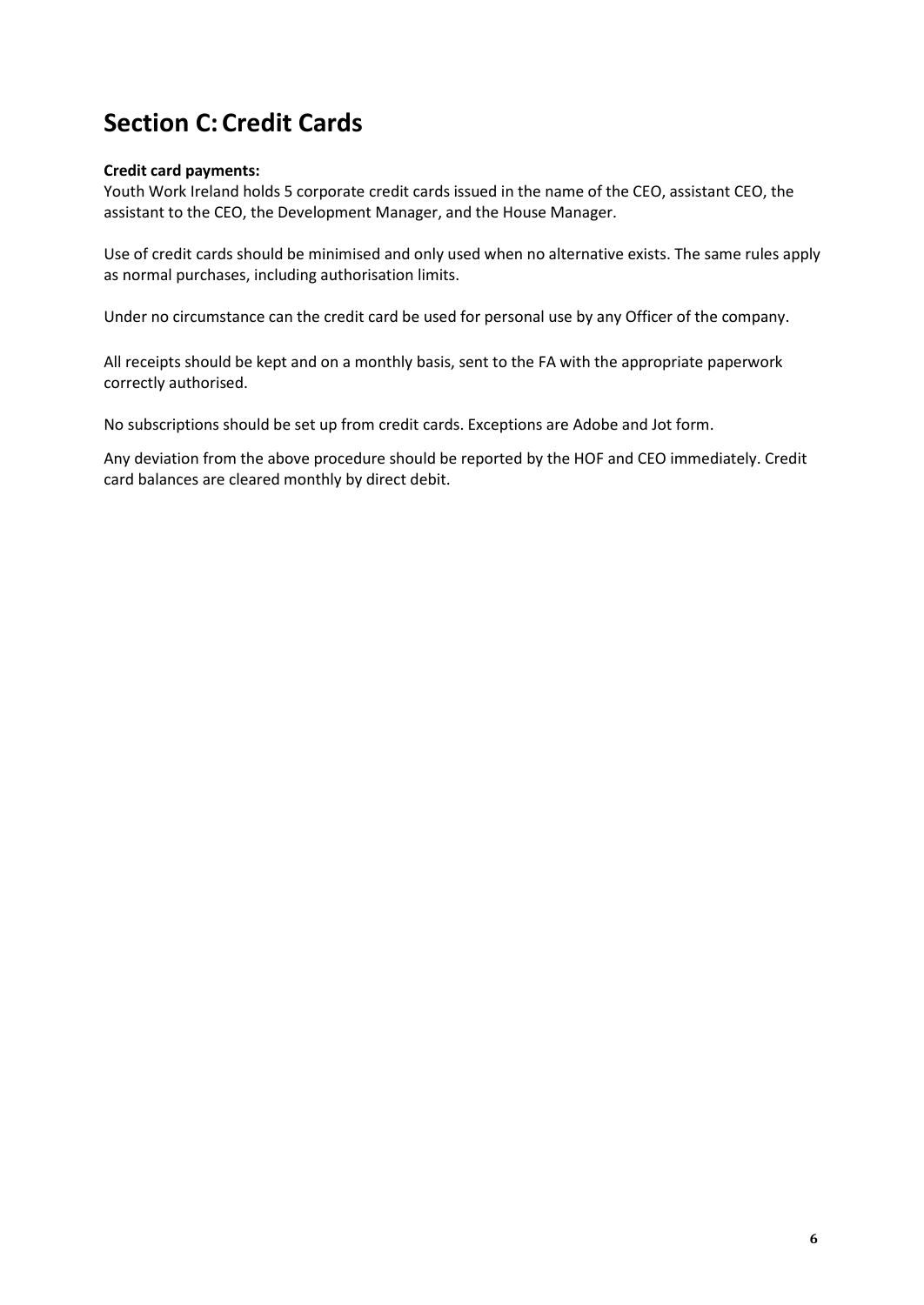# **Section D: Dispersal of grants to member youth services on behalf of state agencies/project funding:**

Youth Work Ireland National Office is a designated Intermediary Board of the Department of Children and Youth Affairs and as such distributes the following monies to its Member Youth Services on behalf of Government Departments/Agencies:

- Youth Service Grant (YSG)- from the Department of Children and Youth Affairs (DCYA) Each year the Board approves and formally minutes the dispersal amounts to MYS.
- Other Project funding that include grants to MYS from philanthropic, Corporate, European or other Statutory Sources.

Youth Work Ireland is a designated "agent" of the Department of Justice and as such channels the pay and non-pay funding for Member Youth Services' Garda Youth Diversion Projects from the Department of Justice.

#### **DCYA grant payments**:

These grants are normally received from Pobal on behalf of the DCYA on a quarterly basis. The grants are paid to Member Youth services on a quarterly basis (as below).

The annual amounts available for drawdown are advised by letter from the DCYA addressed to the CEO and cc'd to the HOF. These letters are filed on the accounts drive under the YSG folder.

At the end of each quarter a drawdown form for the next quarter is completed by and signed by the HOF and sent into Pobal on behalf of the DCYA. Pobal sends a remittance advice to the HOF of the amount that is being paid. When the payment is received in the bank account the HOF advises the FA to make the payments to the Member Youth Service as per the procedures below.

The YSG is divided amongst NO and the Member Youth Services in the manner prescribed by the Grants Booklet excel sheets which is formally approved by the Board each year once the amount being allocated by the DCYA is known. The Grants Booklet is published each year on the company website and is circulated to all MYSs. The payment to member youth services is then made quarterly.

Member Youth Services are required to:

- Only spend their Youth Services Grant on the specific purpose for which they applied for the funding and which was approved by National Office.
- Ensure that the allocation, its origin, (DCYA) and the intermediary body (YWI) is specifically mentioned in their Audited Accounts

#### **Member Youth Services Grant Advances:**

There are generally no advances given on the member youth services grant.

#### **Accounting Procedure:**

#### *FA duties:*

The calculations for each member youth service are posted as a supplier invoice into SAGE 50 using the procedures described above. This credits the suppliers account for the Member Youth Service and Debits Payments made to Member Youth Services Accounts NL 5001 CC 0. The authorisation for payment form is completed and authorised as described above. The payment is entered into the Suppliers section of Sage

50 as described above. At any time a Member Youth Service can request a statement of their from SAGE 50.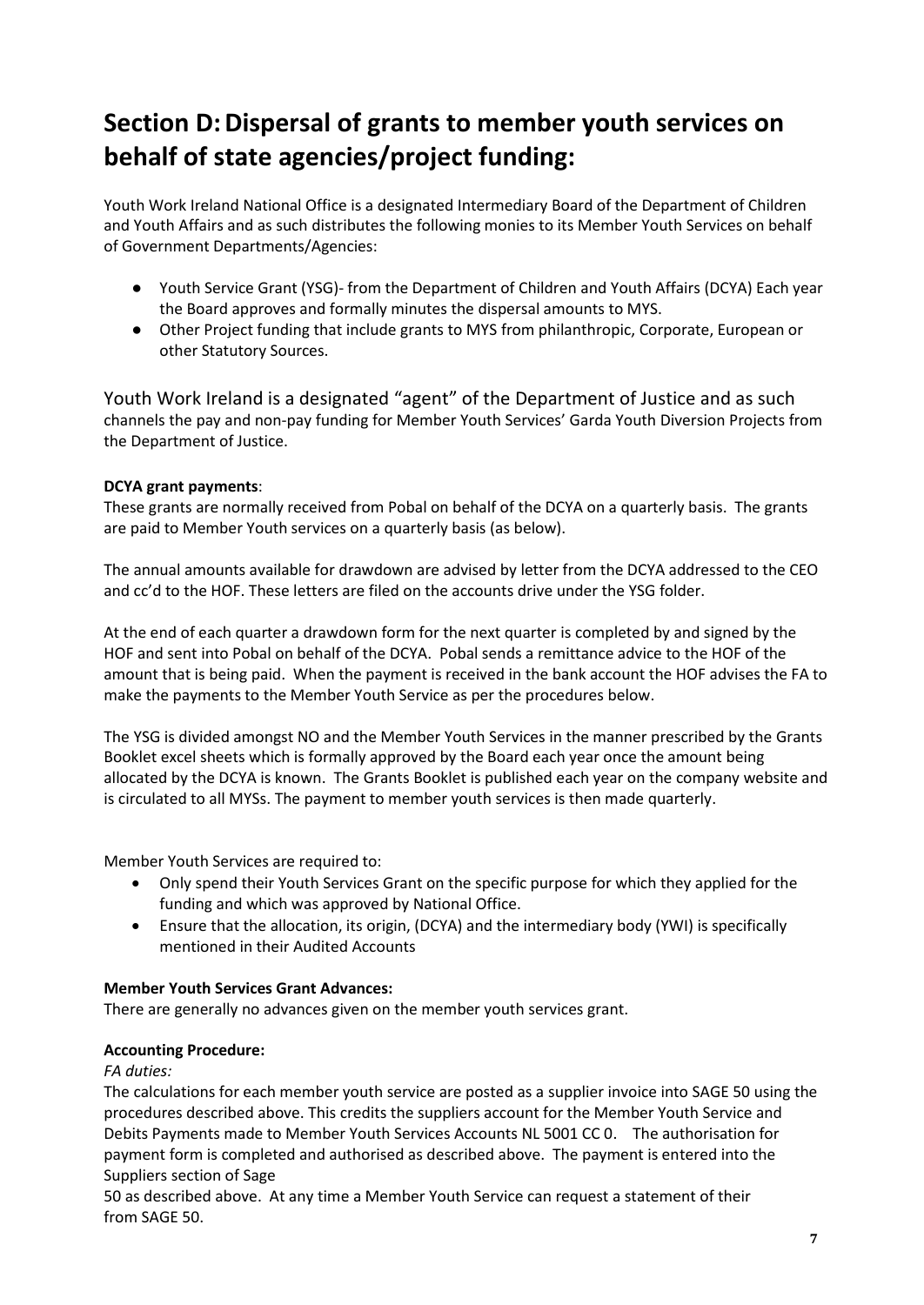When the money is received from the Department the FA posts the total lodgement as receipt into the Main Bank a/c NL 1200 CC 0 and credits the Grants Payable to MYS account NL 2105 CC 0. the HoF reconciles the accounts and release the income into the income and expenditure account.

National Office of Youth Work Ireland produces a set of Statutory Accounts once a year showing all grant payments to Member Youth Services. These accounts are available by all Member Youth Services to check against their records. The Appendices to these accounts that refer to the grant payments are published on the website.

#### **IYJS grant payments:**

Emails with the amounts to pay to each CBO are received on a quarterly basis from the community programmes section of Department of Justice. Occasionally amendments are made to these amounts by the Department of Justice and will also be communicated to National Office via email. The quarterly amounts available for drawdown are advised by IYJS via email addressed to Member Youth Service, the FA, the HOF and a member of the National office Senior Management. These emails are filed with the paperwork for payment. The emails advise whether the payment is pay or non-pay funding, the Member Youth Service to be paid and the amounts of the payments. The email typically arrives threefive days before the funds are received into the Youth Work Ireland Bank Account. When the payment is received into the bank account the HOF advises the FA to make the payments to the Member Youth Service as per the procedures above. Youth Work Ireland does not advise the Member Youth Service to expect the payment as they have already been advised by the IYJS. The Member Youth Service can ask for a statement of account at any time.

#### **Other Project Funding:**

No advance should be given if the funds are not already with YWI. However, if there are extenuating circumstances, this may be considered. Providing that this does not cause issues with cashflow, an application can be considered by Management Team. The F&GP should be informed of any exceptions agreed. The agreement must be signed by the chair of the MYS and approved by the chair of YWI.

#### **Accounting Procedure:**

#### *FA duties:*

The emails are posted as a suppliers invoice into SAGE 50 using the procedures described above. This credits the suppliers account for the Member Youth Service and Debits Payments made to Member Youth Services Accounts NL 5006 CC 0. The authorisation for payment form is completed and authorised as described above. The payment is entered into the Suppliers section in SAGE 50 as described above. At any time a Member Youth Service can request a statement of their account from SAGE 50.

When the money is received from the Department of Justice the FA posts the total lodgement as receipt into the Main Bank a/c NL 1200 CC 0 and credits the Grants Payable to MYS account NL 2105 CC 0.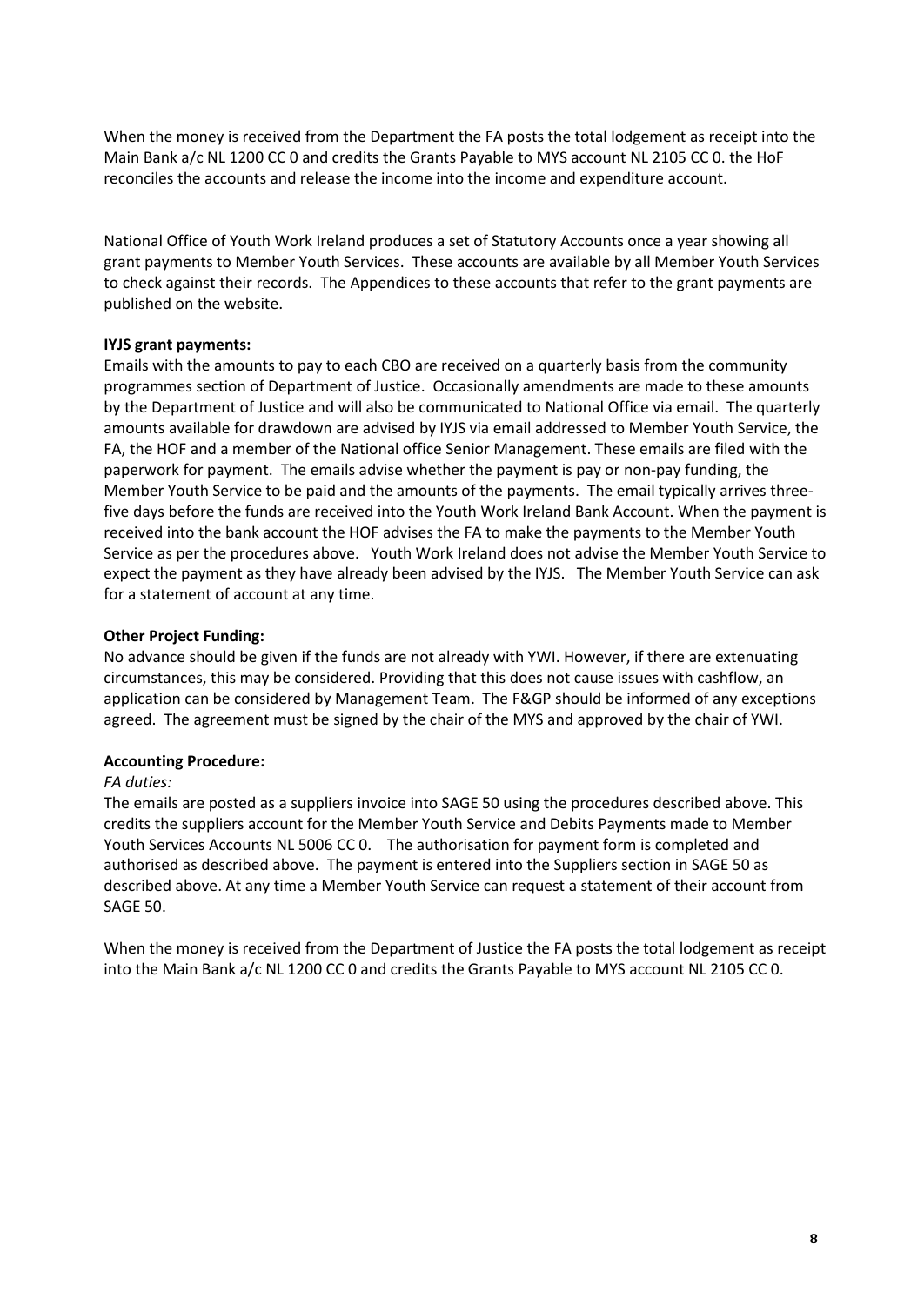### **Section E: Trade Debtors, Bad Debts:**

Payment on all invoices is expected within 30 days. Customer statements are sent on a regular basis by the FA. An aged debtor report is produced on a monthly basis and all follow ups are recorded on this by the FA. The HOF will investigate any long outstanding items and work with the FA to resolve these.

If there is a dispute over a debt, a credit note can be raised for this if the query is valid. If a customer has not paid their debt and it has remained outstanding for a number of months, it may need to have a bad debt provision raised against it. Bad debt provisions can only be raised against specific debts according to SORP rules.

#### **Accounting procedure:**

Invoices are raised under 'New invoices' in the Customers Section of Sage 50. Invoices will be raised by the FA or by the named staff where this is necessary.

Payments from debtors may come in the form of cheque, cash, EFT, or via Paypal. All receipts will be recorded in 'Receive Payments' on the Customer Section in Sage 50. Either the SAGE 50 customer and bank receipts report or an equivalent excel spreadsheet detailing the customer name, amount paid, cheque number, and invoice number will be completed for cheques and cash that are for lodgement. These reports will be filed in a lever arch file in lodgement number order in the Finance Office. Any documentation accompanying the cheques or cash should be filed with this document. Any paperwork relating to EFT lodgements directly into the bank account should also be filed in the lever arch file along with the aforementioned spreadsheets in date order.

Lodgements of cash or cheques will be made to the current account on a weekly basis by the FA or another member of the Finance Team. The lodgement card is used for this. The bank ATM machine will issue a receipt of all cheques lodged as part of this procedure.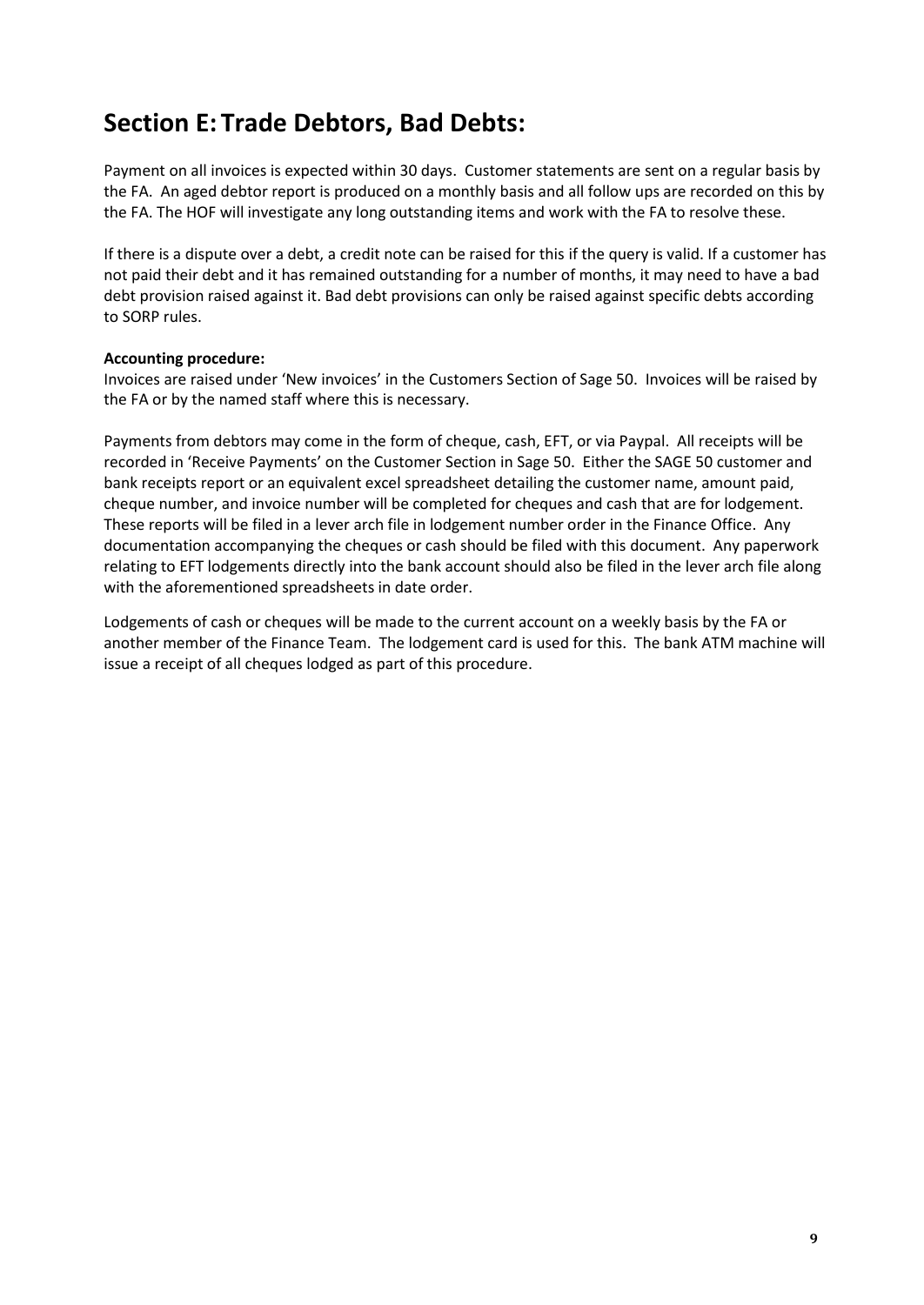### **Section F: Cash Policies**

Use of cash is strongly discouraged as it adds risk for the organisation and for staff members. There are a number of petty cash boxes held in the office. It is the responsibility of the owner of these boxes to ensure that the following procedures are followed:

- All receipts are kept in the box
- Only the owner should have access to the box
- The box must be locked and kept hidden in a drawer
- Any loss of cash/receipts must be reported immediately to finance
- Petty cash should only be used where the normal methods of payment cannot and should not exceed €50
- All expenditure should go through the appropriate channels of approval and be inline with budget
- Floats for events can be given but should not exceed €500

#### **Accounting procedure:**

Every person who has a named petty cash box keeps independent records and submits them to the Finance Team monthly. The HOF will reconcile these records to the Finance department records. Any discrepancy must be explained to the satisfaction of the HOF. Another member of the Finance team will regularly count the balance in the cash box and reconcile this to both sets of records. This will then be posted in Sage by the FA. Any irregularity in the maintained of petty cash must be brought to the attention of the CEO by the HOF. The CEO will decide if the F&GP need to be made aware of these issues.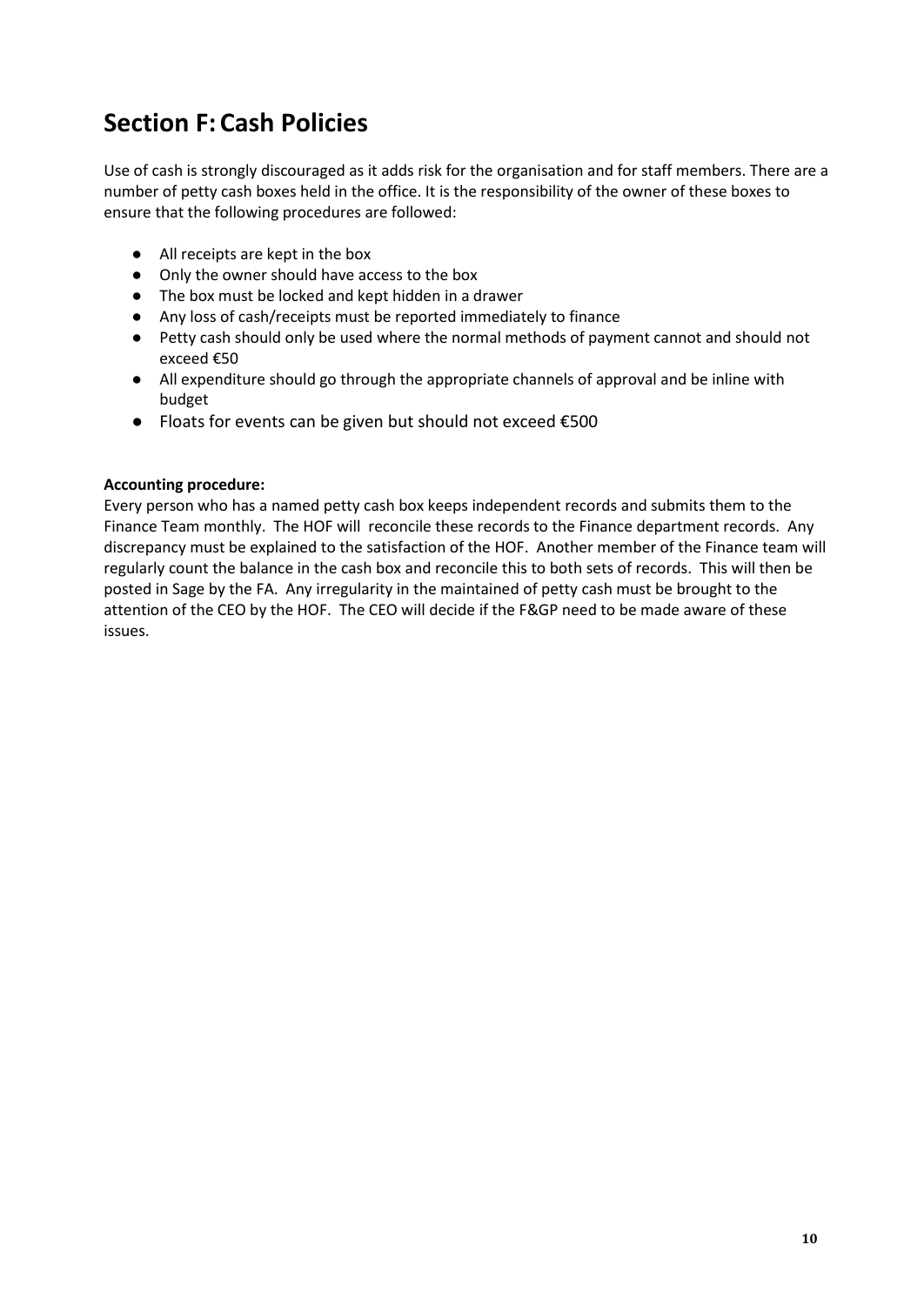### **Section G: Travel and Subsistence Policies:**

Travel and subsistence which is incurred while carrying out the business of the organisation, is paid to employees, Board members, members of Board Sub committees and volunteers. Travel and Subsistence is a refund of the expenses incurred in the normal duties of work/volunteering only.

All claims for travel and subsistence payment are required to be submitted on Youth Work Ireland's Expenses Claim Form (Appendix 4).

The expenses claim form is submitted to the FA who checks the claim form for the following:

- Claims are submitted on the correct claim form.
- All receipts are correct and attached.
- The claims adhere to the finance policy
- The amounts contained are correct Mileage where applicable is reasonable and mathematically correct. Mileage is only claimed from the place of business (usually 20 lower Dominick street) and not from another point. Please see rates in the table below.
- That the claim has been signed by the claimant and authorised by either the cost centre manager or their Line Manager when the cost centre manager is the beneficiary.
- Proof of attendance at the meeting should be provided (receipts, attendance sheet if board member/participant

Mileage rates are periodically reviewed and subject to revenue rules. The current rate as of October 2016 for expenses claim form are given in the tables below.

| <b>Travel Policy</b> | <b>Engine Size</b> |                        |                    |  |
|----------------------|--------------------|------------------------|--------------------|--|
| Mileage - in Km      | $<=1200cc$         | 1201-1500<br><b>CC</b> | 1501 cc<br>and $>$ |  |
| up to 6,437Km        | 31 cent            | 31Cent                 | 31Cent             |  |
| 6438KM +             | 21.22<br>cent      | 23.62 cent             | 28.46 cent         |  |

| <b>Travel Policy</b>  | <b>Engine Size</b> |                        |                    |  |
|-----------------------|--------------------|------------------------|--------------------|--|
| Mileage -<br>in miles | $< = 1200cc$       | 1201-1500<br><b>CC</b> | 1501 cc<br>and $>$ |  |
| up to 4000 miles      | 50 cent            | 50 cent                | 50 cent            |  |
| 4001 miles +          | 34.15<br>cent      | 38.01 cent             | 48.8 cent          |  |

#### **Own transport should only be used:**

- Where no suitable public transport is available.
- Where it is not feasible to make arrangements to avoid the unnecessary duplication of the use of own cars.
- Where public transport is available only at equal or greater expense.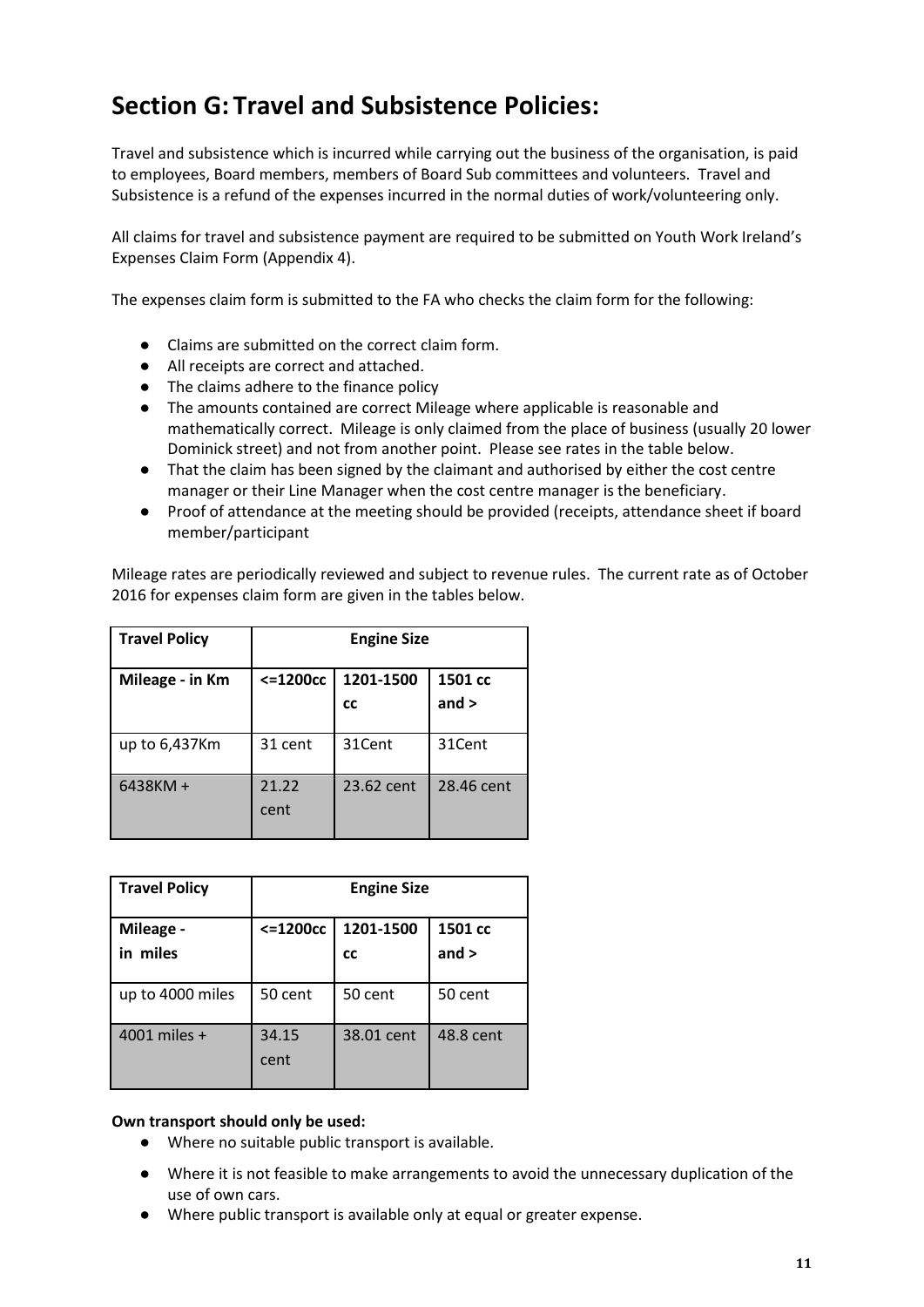- Where time restrictions prevent the use of public transport.
- When consideration has been given to the possibility of holding the meeting remotely and it has been decided that a face to face meeting would have better outcomes for the organisation.

All other expenses are payable based on receipts. Subsistence allowance will be paid in respect of lunch and dinner where an employee necessarily incurs expenses when on duty outside the workplace. The rates normally paid for lunch and dinner are as below. It should be noted that these are maximum rates, and all claims must be accompanied by receipts. There will be no reimbursement of alcohol as per Youth Work Ireland policy.

Breakfast – to a maximum of €10.00 per head for unavoidable early starts and foreign travel.

Lunch – to a maximum of €10.00 per head *(to include a non-alcoholic beverage)*

Dinner – to a maximum of €20.00 per head (*to include a non-alcoholic beverage)*

In the case of international travel, Staff and Volunteers should endeavour to find meals at the above rates. This is not always possible and in such cases, claims for re-imbursement should be approved by the CEO for staff Members and by the Treasurer for the CEO and Board Members

Youth Work Ireland will pay the accommodation including breakfast for an individual who is required to make overnight stays in performance of their duties. Youth Work Ireland will not pay for accompanying spouses/partners/additional people with the exception of accompanying carers. All expenses for accompanying carers must be approved by the CEO before the cost is incurred. The maximum rate is normally as follows:

Ireland: €100 per night, bed and breakfast \*

Receipts must be produced to claim reimbursement of these expenses through the normal expense claim form route.

#### **Other information:**

All accommodation for board members and volunteers will be approved and booked by the appropriate Youth Work Ireland National Office staff member. In making these bookings National Office staff will pay due regard to the maximum rates outlined and to the management of their budgets. The normal cost centre manager for Board budgets will be the CEO and/or President/Chair of the Board. The assistant to the CEO will have the power to act on behalf of the CEO with this regard.

Staff members are responsible for providing volunteers with expense sheets and monitoring expenditure on volunteer expenses, to ensure they remain within agreed budgets and are administered as per guidelines above.

It is the responsibility of the Secretariat of each of the Board Sub-groups to disperse Expenses Claim Forms at face to face meetings. When possible, members should complete the claims at the meetings and provided receipts (originals or photographed). The Chair of the Sub-group must authorise each claim at the end of the meeting. The Secretariat then passed the claims to the Finance Department of immediate processing.

#### **Timing of claims:**

All claims should be completed by the claimant and submitted to the FA as described on the relevant form at the end of each calendar month. It is important that claims are submitted promptly to finance. This is to ensure that are promptly claimed from external donors. Claims over 2 months old will not be processed unless formal approval is given and minuted by the F&GP. In such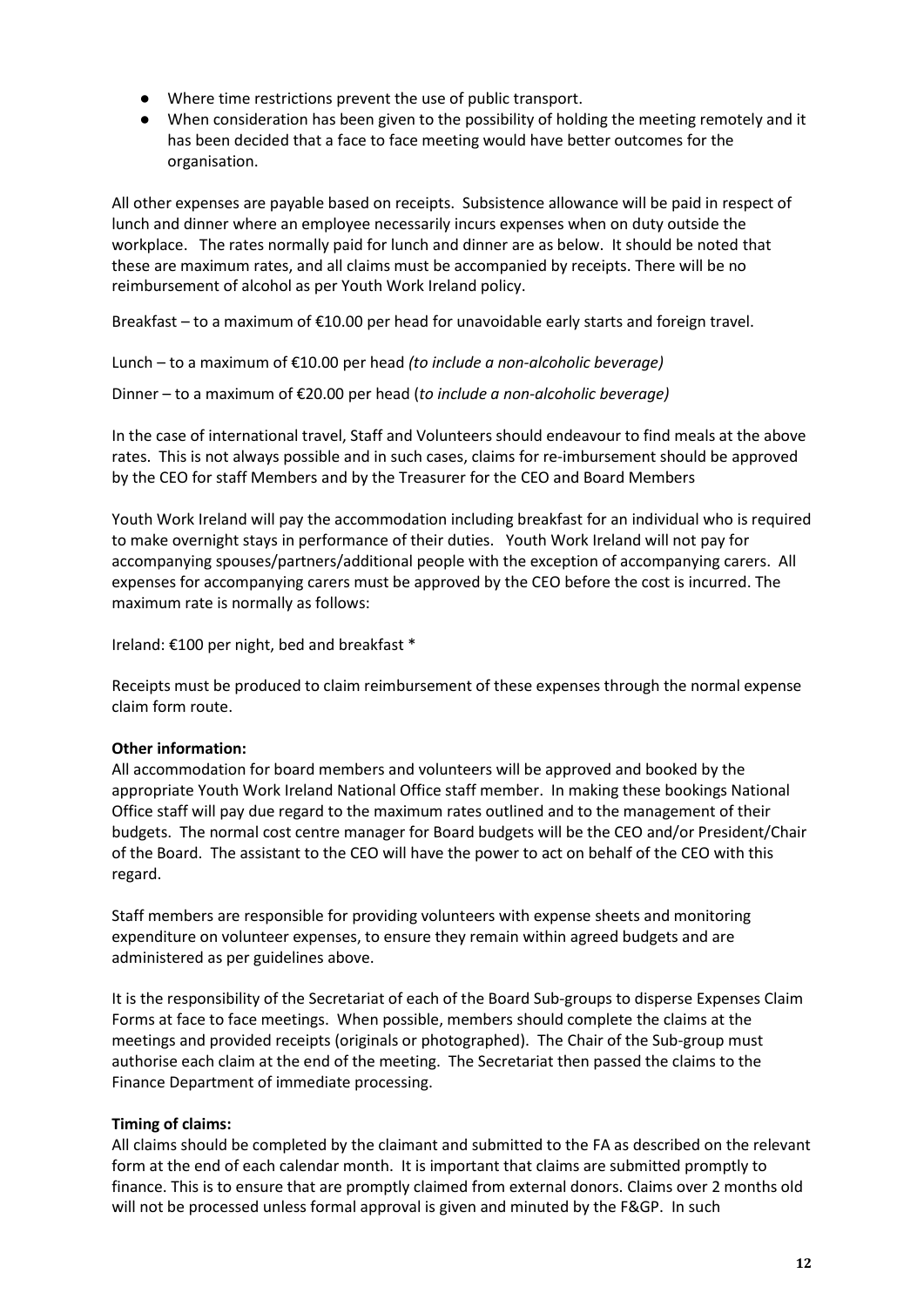circumstance the claimant will have to provided strong reasons as to why an exception should be made to the normal timelines for claims.

Payments by credit card for Travel and subsistence are subject to all of the rules and procedures above.

#### **Internships – expenses payments policy:**

Internships are considered to be different from that of normal volunteer work or work experience undertaken by students in that they have signed a formal internship agreement with Youth Work Ireland. Interns may not receive remuneration for their work in Youth Work Ireland. However, Youth Work Ireland will contribute towards out of pocket expenses in the following cases:

- Travel to and from the place of work
- Travel undertaken in the course of work. Overnight accommodation and meals will be paid according to the main staff policy above.
- Telephone, postage and other communication costs incurred for work
- Essential protective clothing and other health and safety measures required for carrying out the work being undertaken.
- For some interns Youth Work Ireland will consider paying vouched lunch expenses, an amount to be agreed with the Line Manager but shall be no more than €5, for a normal full day's work. Any payments made will require the approval of the Supervisor (A Supervisor is named in the interns volunteer contract). All items will be paid on the completion of the expenses claim form and on production of valid receipts.

In the case of internships which are financed by either the European Solidarity Corps or the European Voluntary Services (EVS), Youth Work Ireland will adhere to the funding rules outlined by Leargas and the European Commission.

- Staff members, board members or volunteers who incur legitimate exceptional expenses while delivering the business of the organisation and which are not explicitly covered in the current financial policy, will need to make a case for reimbursement to their line manager in the first instance, and then to the CEO and /or ACEO. Such exceptional expense should be claimed in a separate claim form to the normal Travel and Substance Claim form. If approved by the CEO and/or the ACEO, the Finance Department will process the payment. In the case of the CEO claiming exceptional expenses, these will need to be approved of both the Chair and the F&GP.
- The organisation from time to time offers hospitality to guests of the organisation. In such limited cases the following limits apply:
- Lunch to a maximum of €10.00 per head *(to include a non alcoholic beverage)*
- Dinner to a maximum of €20.00 per head (*to include a non alcoholic beverage)*

 Such expenses will need to be formally signed off by the CEO and / or the assistant CEO and then by the F&GP.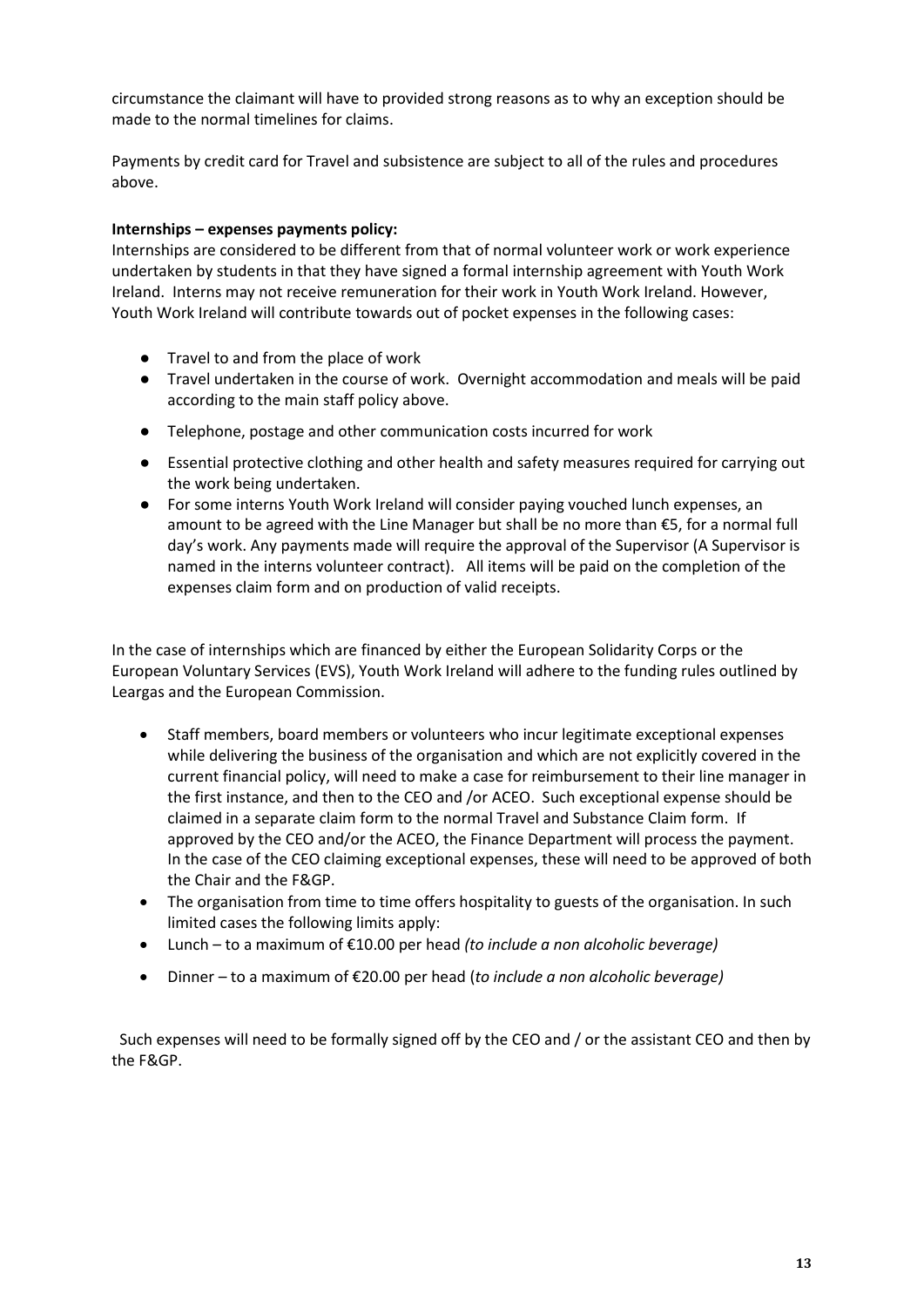### **Section H:Mobile Phones:**

Mobile phones are an important communications tool that can improve the availability and increase the productivity of Youth Work Ireland. As such they should be used in an efficient, lawful, safe and ethical manner. Youth Work Ireland staff are accountable for appropriate use of their official mobile and should abide by the Mobile Phone Acquisition and Usage Policy.

#### **Provision of mobile phone handsets and use of personal handsets:**

With the approval of the Board, Youth Work Ireland will provide mobile phones for staff providing there is budget. These phones must be acquired from a reputable dealer and be in compliance with the anti-Fraud Policy (which is a subset of this policy but which is not made available to members of the public for security reasons).

Youth Work Ireland's current mobile carrier (Three) gives unlimited calls and texts to Irish landlines, mobiles for a reasonable monthly rate. Where an employee uses his/her personal phone for a significant business usage the CEO may approve the refund of the proportion of business usage on the three bills upon the production of official invoices in which business related usage is highlighted and verified.

Alternatively, the employee may request to be put on the company Three bill and refund their personal usage via payroll deduction. This will be reviewed by the HOF on a monthly basis. The mobile phone set is bought by and remains the personal property of the employee at all times and they are responsible for its proper care and its insurance. The employee must remember in this case that the use of the handset must be in compliance with the anti-fraud policy as outlined in section O.

#### **Usage:**

Mobile phones provided by Youth Work Ireland remain the property of Youth Work Ireland. In general, the use of company mobile phones should be restricted to essential business calls having regard to the cost of using these phones. Calls of a personal nature can be made from a company mobile phone where unavoidable. Other non-essential personal calls should be made on personal mobile phones. The cost of any personal calls including VAT made on the company phone should be reimbursed to the company by the user.

The CEO of Youth Work Ireland reserves the right to audit (or delegate an auditor) mobile phone usage. Youth Work Ireland staff may be called upon to explain their use of mobile phones.

#### **Charges:**

Normally all private calls that are made will be reimbursed to the organisation.

All business call charges will be paid for by Youth Work Ireland. All Youth Work Ireland phone accounts are monitored, and users shall be responsible for the use and provide an explanation of call charges if requested.

#### **Security of Mobile Phones:**

Staff issued with a mobile phone purchased by Youth Work Ireland must insure security of the phone and any allied equipment at all times. The following should be noted:

- Should a mobile phone be lost or stolen, the user must report the matter immediately to the HOF in order to block the number and handset.
- Users must care for and use the phone in their possession in a responsible manner. Breakages, damage, or loss of equipment may necessitate the reimbursement of any associated costs incurred by the Youth Work Ireland in relation to the repairs or replacement of the affected equipment. Users are required to keep mobile phones clean and in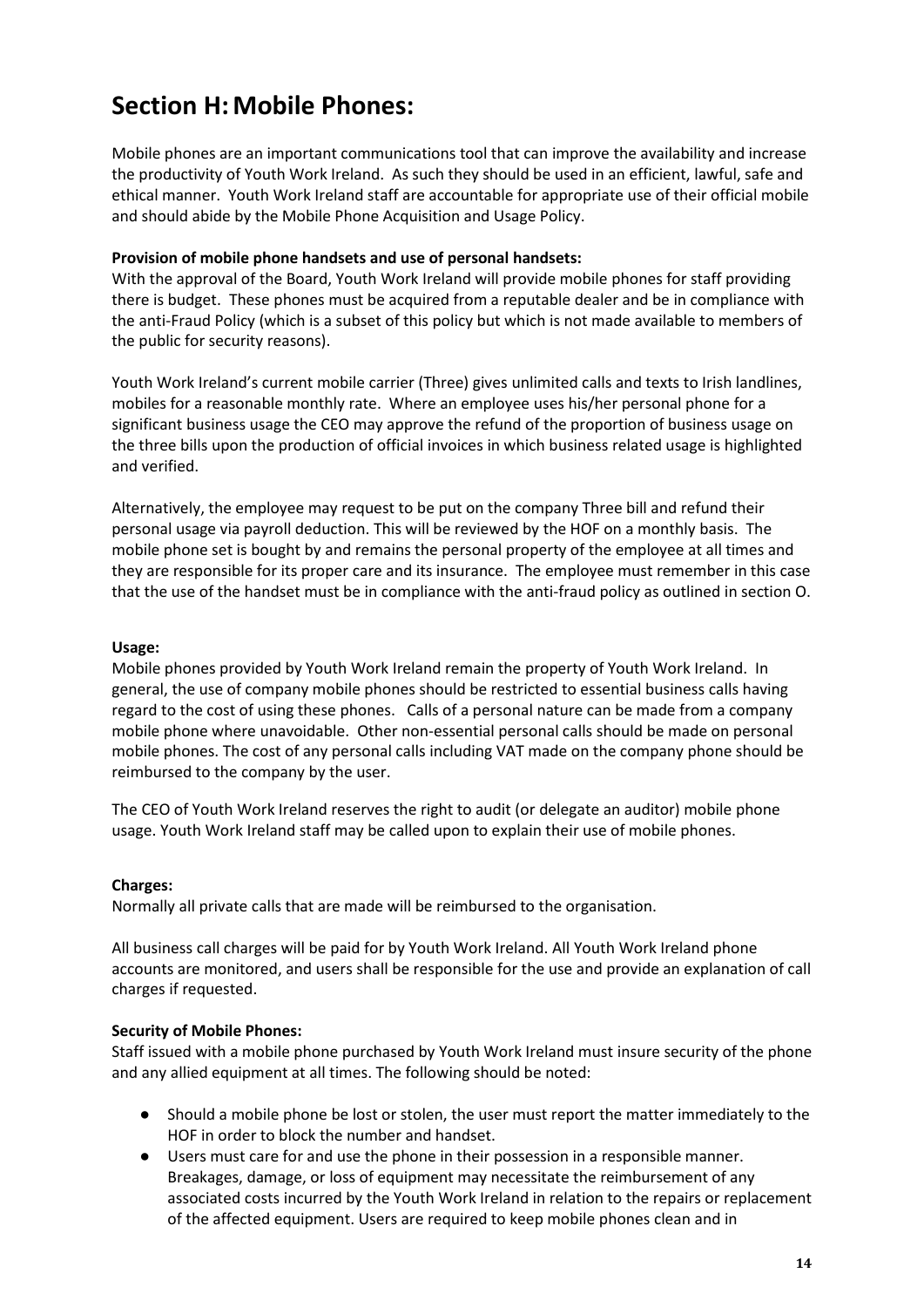serviceable condition to the best of their ability and report all irregularities immediately to the HOF.

● All phones are expected to have a useful lifespan of three years from the date of purchase and will not be replaced or upgraded until that date.

There are a number of built in protection mechanisms that the user should apply in the day to day operation of the mobile phone:

1. Activate the keypad lock.

2. A PIN code must be used to lock the phone so that if the phone is subsequently stolen or lost a PIN

code must be used to unlock the phone.

- 3. Secure the phone at home as if it is a personal possession.
- 4. Mobile phones must not be left in unattended vehicles.
- 5. Phones should be kept in protective cases.

6. In accordance with the law of the land, YWI Staff must not use mobiles while driving unless they have hands free technology in their vehicle.

#### **Procedure for Upgrade:**

Handsets can only be upgraded after a minimum of three years. Requests for upgrade should be submitted to the HOF. The HOF is responsible to ensure that the acquired handset complies with the anti-fraud policy. All unused mobile phones should be surrendered to the HOF.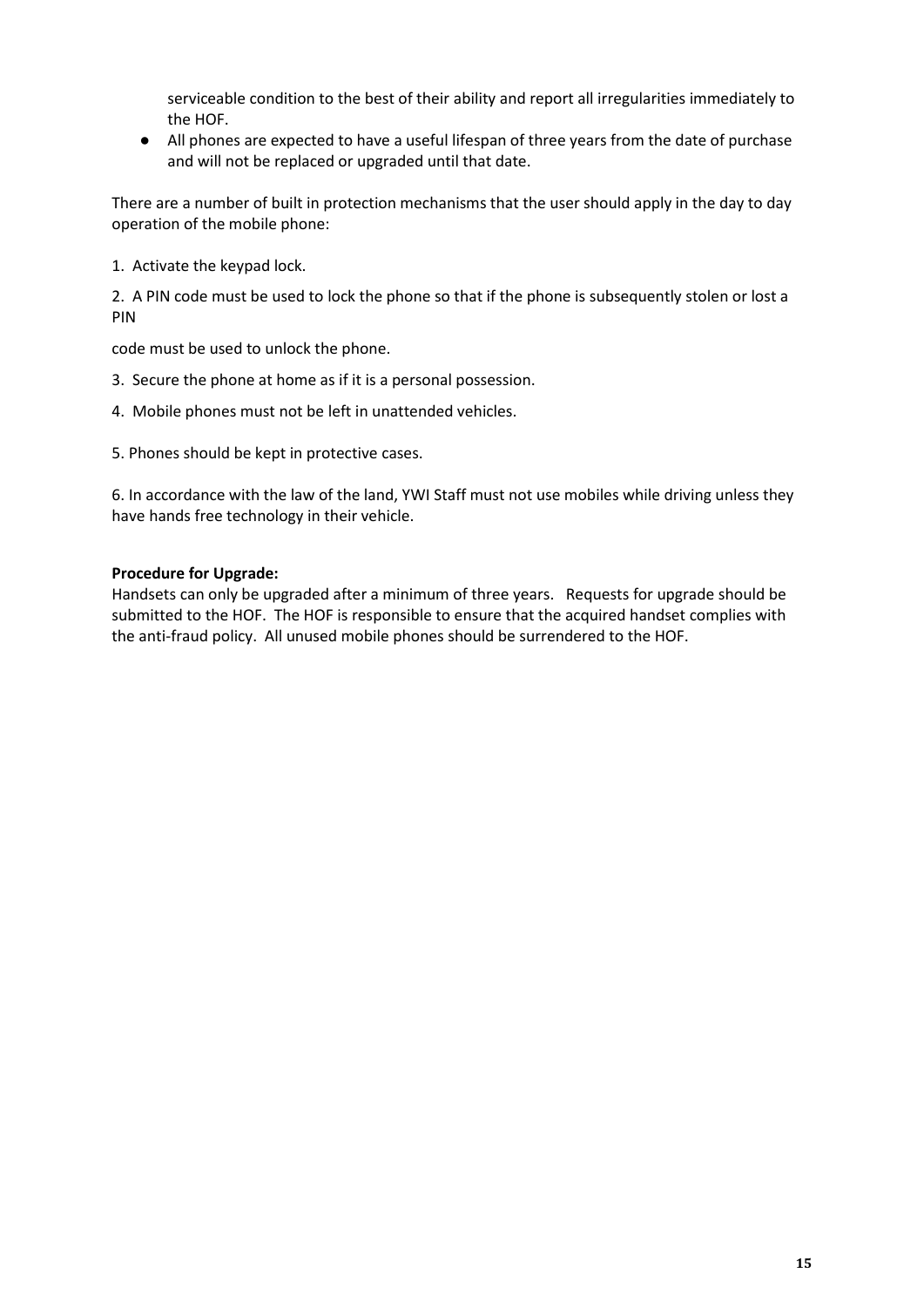### **Section I: Fixed Assets and the Fixed Asset Register**:

Any hardware, furniture, or equipment over €250 will be capitalised and included in the fixed assets register.

Details to be recorded in the Asset Register include:

- a meaningful description of the asset
- date of acquisition
- cost Inclusive of VAT
- location of asset
- asset category e.g. Furniture and Fitting; Office equipment
- depreciation rate
- annual depreciation charge
- annual year end NBV
- date of disposal
- value of disposal

The Asset Register is maintained by FA and is reconciled by HOF. Depreciation is on a straight line basis as follows:

Fixtures & fittings 20% per annum Equipment 25%per annum Mobile Electronic Equipment (such as laptops, iPADS and mobile phones) 33.33% per annum Land and Buildings 2% per annum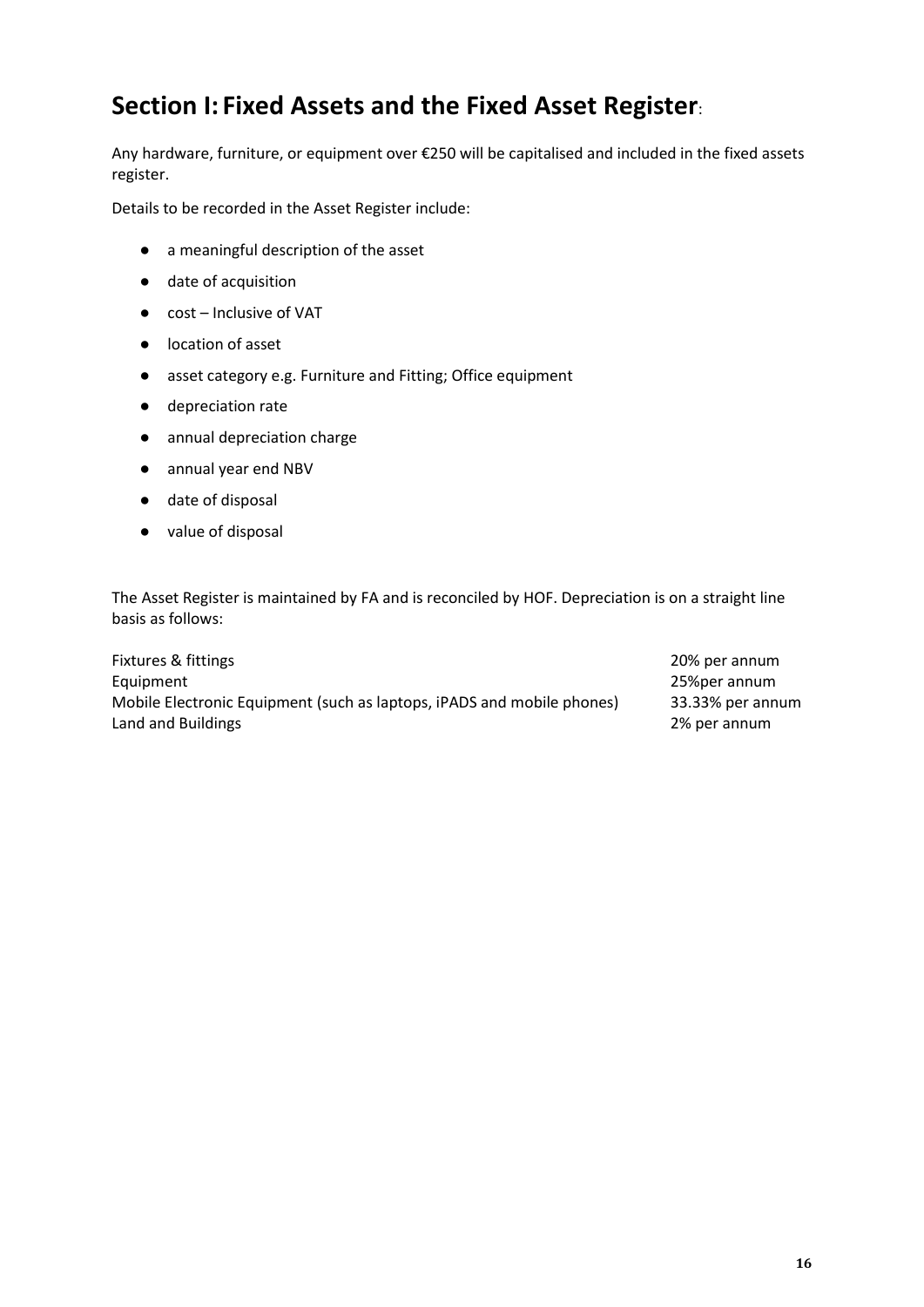### **Section J: Payroll and Salaries:**

Payroll is run on a monthly basis normally by the Finance Assistant (FA) on the 28th of the month. All amendments to the payroll must be with the FA on the 21st, signed by the appropriate line manager. A payroll form is to be completed (see appendix5). These will be approved by HOF. Payroll is run through the system PayDay and both the HoF and FA have access to this.

All revenue deductions are taken from the ROS (ROS) website and therefore any issues with tax must be raised by the employee to ROS in the first instance. ROS now operates on a real time basis so changes are updated as they happen.

There may be other deductions requested by staff; bike to work scheme<sup>1</sup>, private pension, health insurance, savings. New deductions must be advised to finance by 21st.

A payslip is emailed to each staff member on a monthly basis.

Revenue deductions are paid via EFT on ROS after the payroll is completed.

Pensions deductions from employees will be paid to Bank of Ireland Finance on the last working day of the same month as the deduction was made. A list of the deductions per employee is provided to Bank of Ireland Finance on or before that date.

Any queries with regard to payroll should be addressed to the FA and/or HOF as appropriate.

 $1$  The Bike to work scheme is operated by Youth Work Ireland. It is subject to approval and is dependent on cashflow flow being sufficient to allow it. Under the scheme, according to Revenue conditions, a person is entitled to participate in the scheme once every 5 years. The bike must be paid off within 12 months.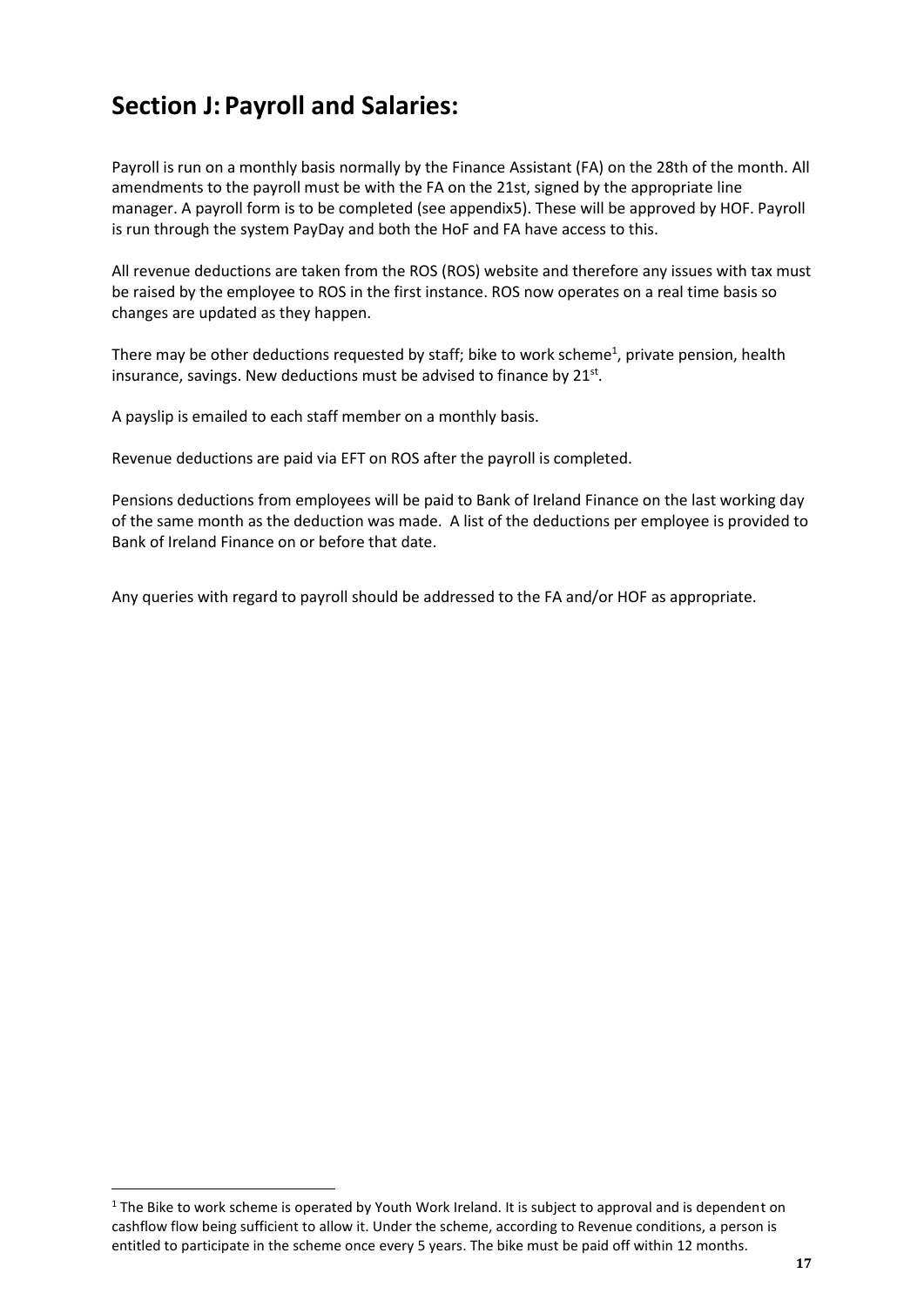### **Section K: Procurement of goods and services:**

#### **Overview:**

Value for money is a key principle for expenditure on behalf of Youth Work Ireland.

This policy has looked at a series of requirements from our donors and has incorporated those requirements into them. As we are publicly funded, this policy must be followed. It allows us to demonstrate transparency and accountability to our funders and their agents, Statutory Regulators, our company members (the Member Youth Services and to the young people with whom we work.

Authorisation Limits:

|                                            | Cost<br>Centre<br><b>Manager</b> | <b>Line Manager</b> | <b>HOF</b>   | <b>CEO</b>                | <b>F&amp;GP</b><br>(Treasurer) | <b>Board</b>   |
|--------------------------------------------|----------------------------------|---------------------|--------------|---------------------------|--------------------------------|----------------|
| YSG<br>Membership<br><b>Grants Booklet</b> |                                  |                     | X            | $\pmb{\times}$            | $\pmb{\mathsf{X}}$             | $\pmb{\times}$ |
| Purchases up to<br>€500                    | $\boldsymbol{\mathsf{X}}$        |                     |              |                           |                                |                |
| Purchases<br>over €500 to<br>€5,000        | $\mathsf{x}$                     | $\pmb{\times}$      |              |                           |                                |                |
| Purchases<br>over €5,000-<br>€10,000       | $\mathsf X$                      | $\mathsf{x}$        | $\mathsf{x}$ |                           |                                |                |
| Purchases<br>over €10,000-<br>€25,000      | $\boldsymbol{\mathsf{X}}$        | $\mathsf{x}$        |              | $\boldsymbol{\mathsf{X}}$ |                                |                |
| Purchases<br>over €25,000                  | $\mathsf{X}$                     | $\mathsf{x}$        |              | $\mathsf{x}$              | $\mathsf{X}$                   | $\mathsf{x}$   |

#### **All purchases must be accompanied by a payment authorisation form and email approval as appropriate above. Purchase orders should be completed in advance of making the purchase for all amounts over €500.**

#### **For all Goods and services from 75.00 Euro upwards**

The Supplier must provide an invoice with the following:

● Headed paper where possible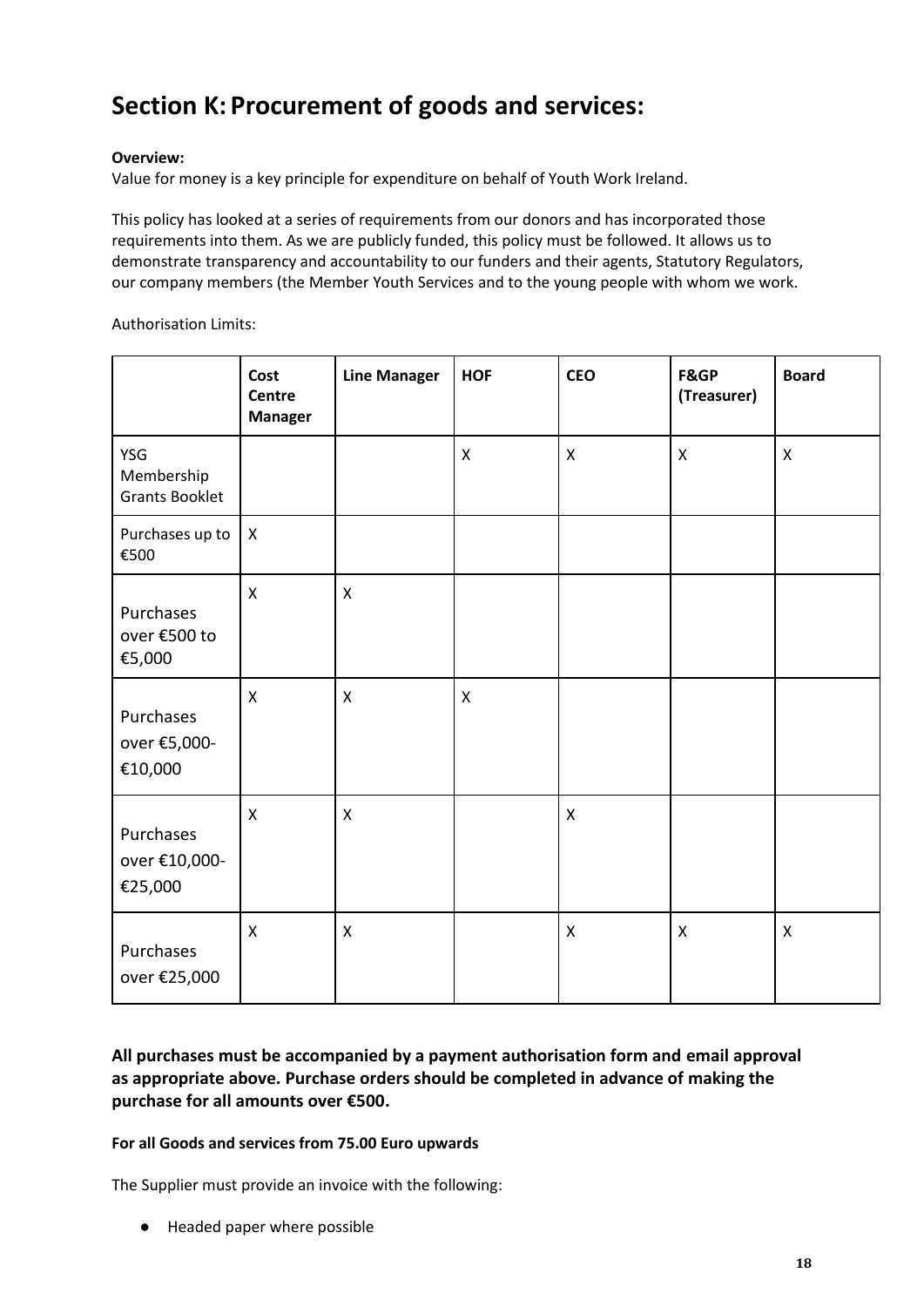- Name and Address
- A sequential invoice number.
- Tax reference number (VAT/IT/CT/PPS)
- Date
- Details of work done and charges

#### **In addition:**

- For goods/services from **€200 to €5,000** (in one calendar year) you must source **two price checks** for each order. Copy of the checks must be attached to the PO and the payment authorisation. These need to be saved in the finance payment folders in order to provide back to donors.
- For goods/services greater than **€5,000 and less than or equal to €25,000** you must source **three written quotes.** A copy of all 3 quotes must be attached to the Purchase Order. These should also be saved alongside the quote evaluation form in the payment folder (appendix 5)
- $\bullet$  For goods/services in excess of €25,000 a formal tendering process is required.

#### ● **Contractors and Consultants**

Where outside consultants are contracted to work for the organisation a number of conditions apply:

- For self-employed consultants under contracts for services we require that the contract should clearly state that the contractor is responsible for all payments with are lawfully due to the exchequer.
- Contracts with a value of  $\epsilon$ 5,000 and over or where funding requirements demand, shall require three quotations. Where practical a tendering process should be initiated. Tenders may be sought by phone, appropriate internet sites or national press.
- Where due to a lack of multiple consultants/suppliers three quotes cannot be obtained or where it is deemed preferable and appropriate to retain specific expertise e.g. counsel, then this should be documented and sent to the CEO and HOF.
- The decision on the choice of consultant/supplier should be documented a Quote evaluation form should be completed detailing the reason for the choice from those listed
- If a company or person who has tendered for a contract and has been unsuccessful but wishes to appeal the decision, they should detail their concerns in a letter to the CEO. The CEO will review the tender documents including the marking system in consultation with the HOF and the assessment panel. He /She will then respond to the unsuccessful candidate in writing. In the case where the CEO was directly involved in the process, the Chair of the board will review the process.
- A formal contract should be prepared and signed by both parties, setting out clear purpose, timeframes, costs, ownership of material produced, publication rights, funder acknowledgments and other conditions as appropriate. A standard contract template shall be held by the Finance Department. The HOF shall in conjunction with the relevant staff member enter the required details. The contract shall be forwarded by the Finance Department to the consultant. The consultant shall return the contract to the Finance Department where it will be filed centrally.
- All consultants must furnish a tax clearance certificate if the contract is for  $\epsilon$ 5,000 or over.

All Contractors/Consultants must submit a valid invoice based on an approved contract/quotation as follows: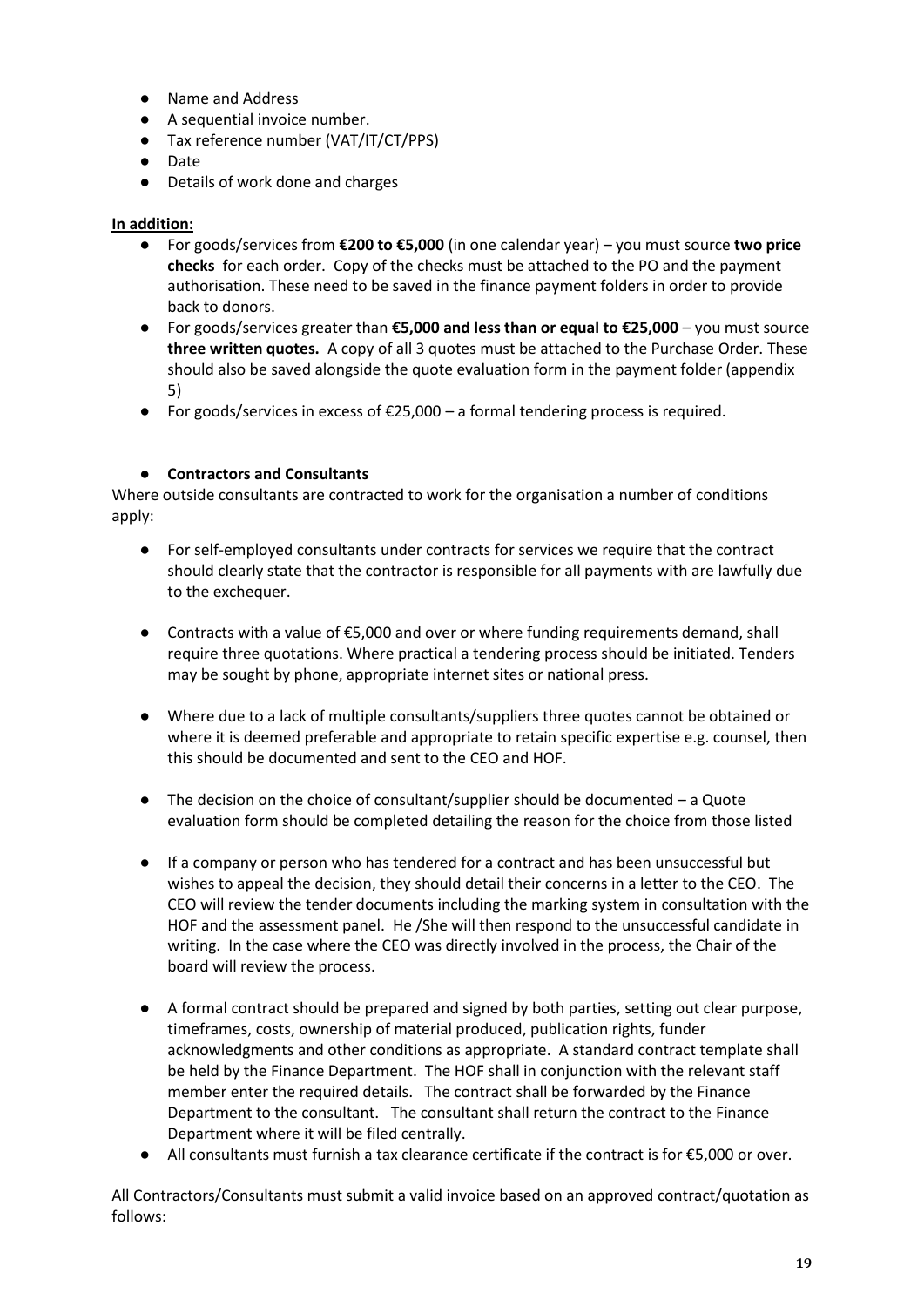- Headed paper where possible
- Name and Address
- Tax reference number (VAT/IT/CT/PPS)
- Date
- Details of work done and charges
- The contract should clearly stage that the contractor is responsible for any and all payments which are lawfully due to the exchequer.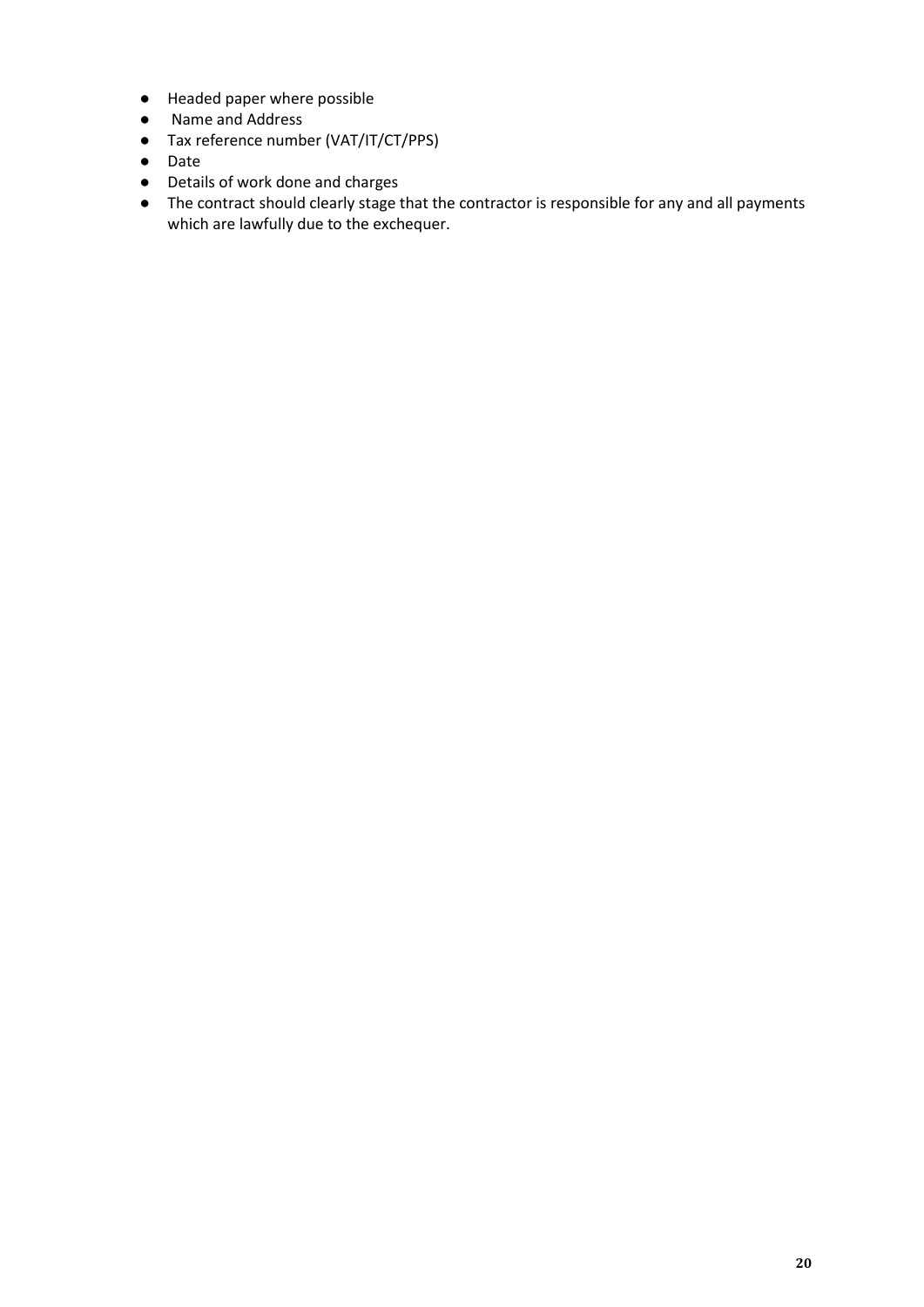### **Section L: The Reserves fund:**

The reserves policy is based on the current operational budget. The reserves policy is split into cash and other reserves and is utilised in the cashflow document.

Our Reserves policy as at June 2020 is:

National Youth Federation Limited trading as Youth Work Ireland will if reasonably able, maintain sufficient reserves for the following:

- Working capital (cash flow): To have adequate cash flows to provide a stable service and to provide working capital when funding is paid in arrears.
- Capital maintenance: To have sufficient funds to maintain its Fixed Assets to include where possible contingency costs.
- Research and Development: To maintain enough reserves to develop the service in line with future needs of Young People and Local Member Youth Services.
- Other Contingencies: a portion of long term liabilities will be included to support the organisation through any downturn in income.
- Restricted funds: These are funds unspent at the year-end that will be spent in line with the funders wishes and intentions in future years. These funds are not available for any other use.

The calculation is approved by F&GP.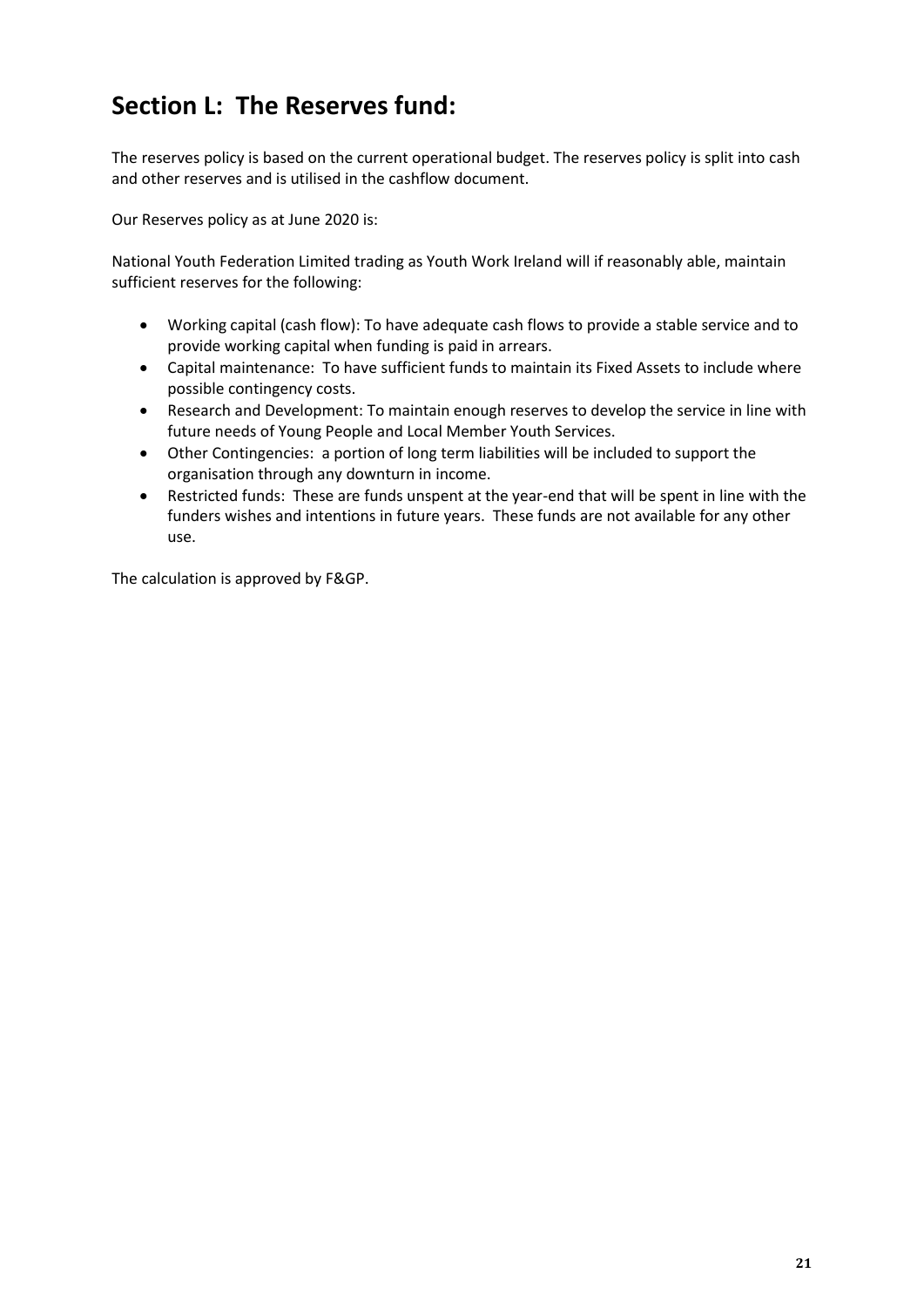### **Section M: Grant Applications:**

All grant applications will go through the grants review committee. This group reviews grant applications and works through the Go/No go decision-making process. The Grant's review Committee is not a decision-making body. Rather, it works through the Go/No go process and makes recommendations to the Management Team. The Management Team reviews the work of the committee and makes timely decisions on the deliberations of the Grants Committee.

All approved Grants must be included in the grants spreadsheet. A copy which is maintained on Group documents and is accessible by the grants committee. The grants committee meet on a monthly basis to review new applications and to ensure continuous improvement in the grants process.

A copy of each successful grant contract and application is to be kept in the box files in the Finance Office and also in the finance folder online. The Management Team, F&GP and Board will be informed of the success and failure of each application as part of the regular reporting in the organisation.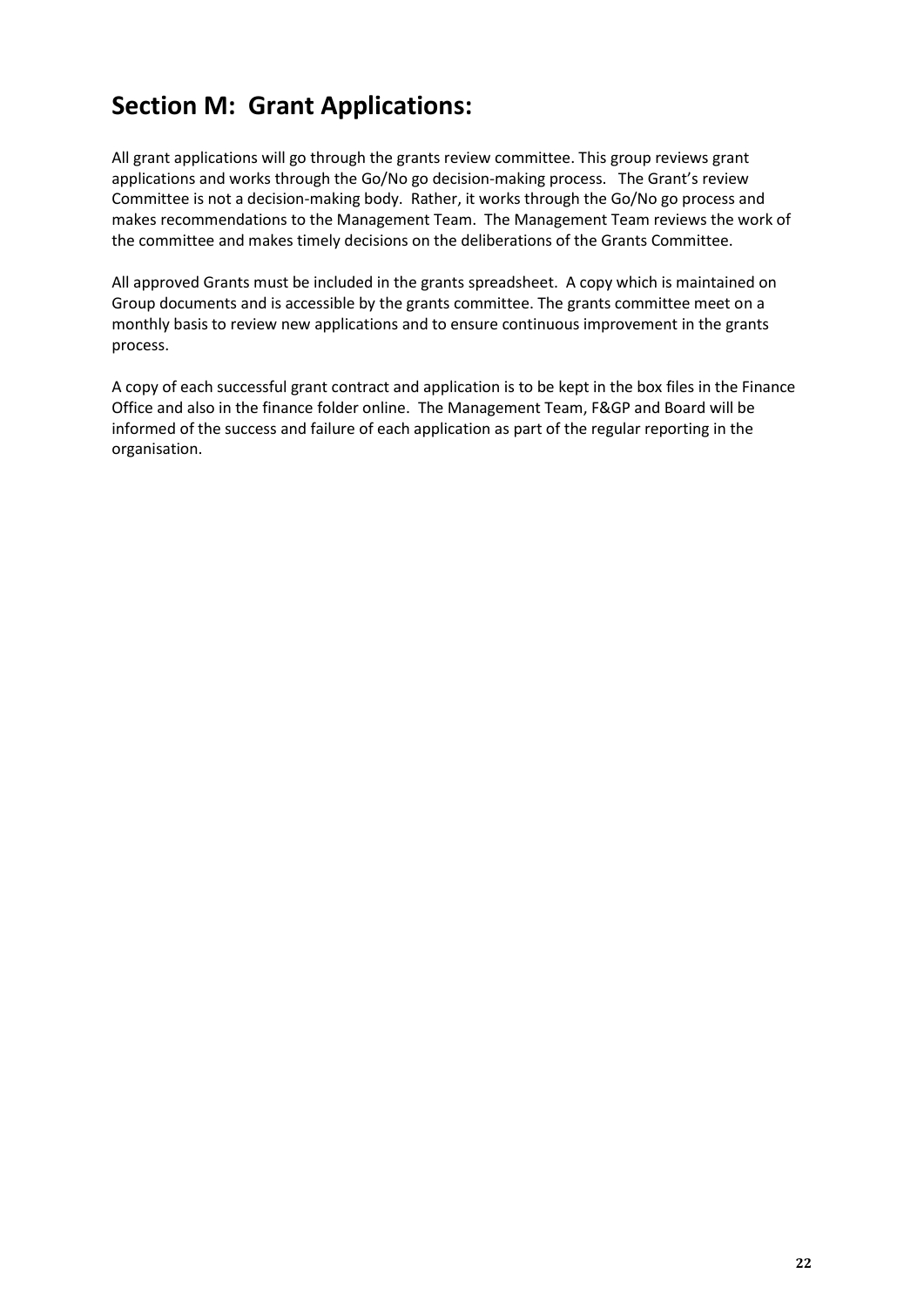### **Section N: Apportionment of indirect costs Policy:**

All expenditure will be charged to an appropriate cost centre. The list is held in group documents and circulated from time to time.

Each new project has its own cost centre. A manager for this cost centre is assigned and must sign for all payments of invoices and other expenses from this cost centre and ascertain that they are:

- 1. Charged to the correct cost centre: I.E they are directly attributable.
- 2. Within budget.
- 3. Within funders rules.

Expenses directly attributable to any specific project are charged directly to their cost centre in full. E.g. Travel and subsistence for Youth Participation Offices are charges to their cost centre 340.

Indirect costs are charged to:

#### **House and Facilities overheads** are cost centre 10.

House and Facilities overheads costs are charged to cost centre 10 (Repairs, Maintenance, broadband etc.). Only real identified costs from invoices may be posted to this cost centre. They are apportioned by the number of desks (17 desks). Apportionment takes place on annual basis.

#### **General Administration costs** are cost centre 20,21,30 and 22.

Administration, post, insurance, Health and Safety, Human Resources (not directly attributable e.g. HR consultants), printing etc. These costs are charges to 20,21,22 and 30. Costs are apportioned per full time equivalent of staff in that year (19 FTE))

The Statement of Financial Activities of the audited accounts is prepared under this policy.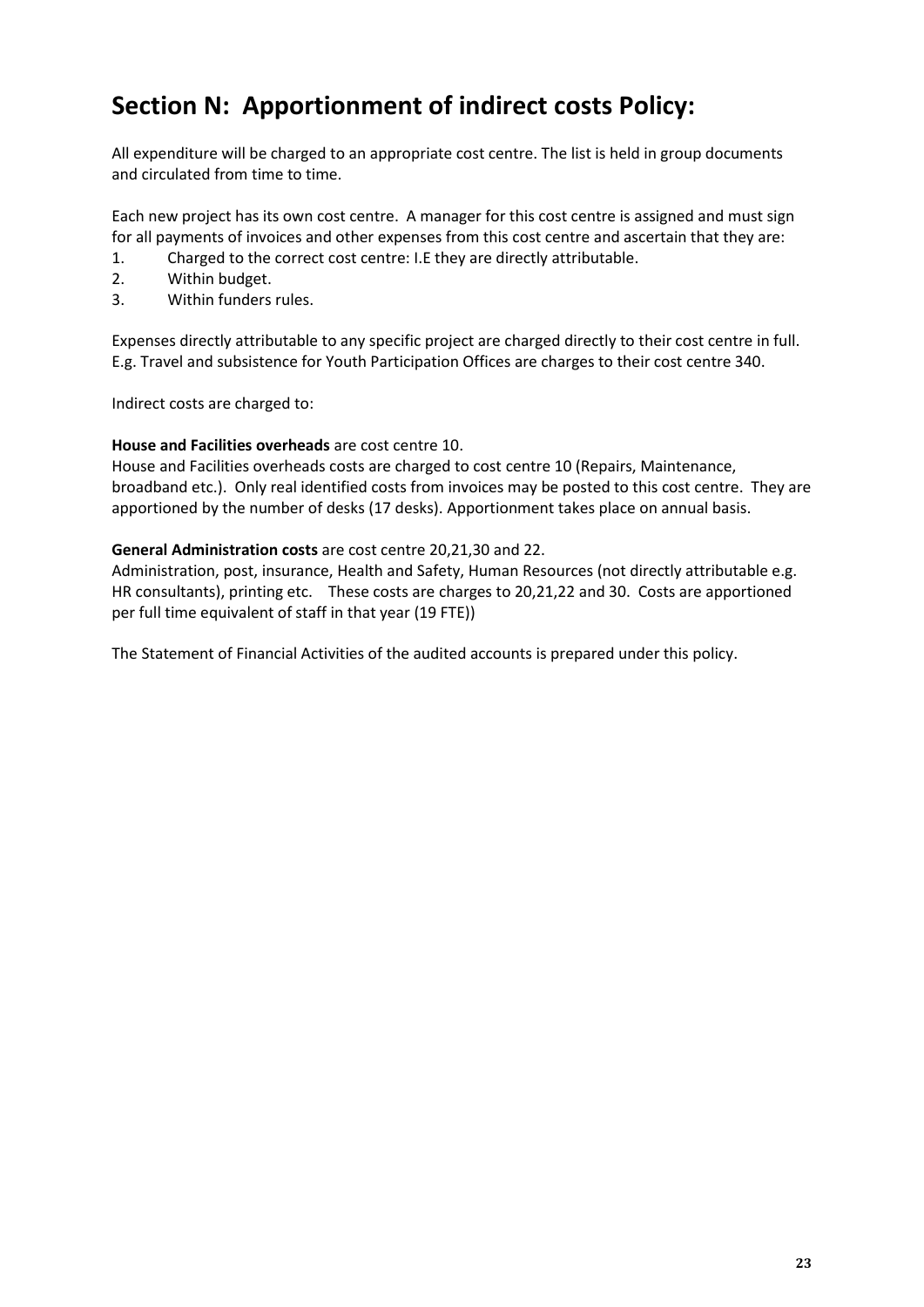### **Section O: Anti- Fraud Policy in relation to payments:**

Youth Work Ireland has a zero tolerance for fraud. YWI is committed to the prevention of fraud and has a number of anti-fraud measures in place. All suspicions of fraud should be reported to the line manager, CEO or Chair of the Board. Complaints which are internal to National Offices are dealt with through the HR Policy. Complaints which are internal to the Federation and which are not in relation to national office staff, are dealt with through the Youth Work Ireland Service Level Agreement and /or the Membership Charter. Complaints which are from the general public and originate outside of the Federation, are dealt with through the Youth Work Ireland complaints procedure available on the website.

#### **Anti-fraud measures:**

#### **Trojans and similar risks:**

A Trojan is a sophisticated virus designed to steal money from a bank or credit card account. To reduce Trojan risks:

- Youth Work Ireland will review recommendations for Security and Data Protection in its annual meeting with its IT service providers (currently Definitive Solutions). All recommendations of its IT providers will be implemented where practical. These recommendations will be used to update this document.
- All computers will have active firewalls and antivirus software running. All Windows patches (or other operating systems where relevant) will be installed. All laptops will also have anti encryption software as well as the above. No Windows XP or older machines will be used. Every employee must immediately report to both the Head of Clubs and National Programmes and the IT providers, if they notice that there is a problem with security on their computer. The Data Protection Officer, Line Manager and the CEO must also be informed immediately of any security breached. In cases of grave data breached the CEO will inform the Chair and the Board.
- Use of home/personal computers/devices for working on Youth Work Ireland projects should be avoided. Where this is unavoidable, the device must be encrypted
- Where possible all staff should use only Apple mobile devices (currently iPhones and iPads) as these are currently considered most secure. Staff using Android devices for work should not make payments using these devices or transmit information of a sensitive nature. Android users should update their device will security software necessary and should only buy Apps from their provider's official store. Please also see above for the policy re phone security and pass codes.
- No link on any email (even if it looks like it comes from a reliable source) is to be clicked while working or volunteering for Youth Work Ireland. Instead the Youth Work Ireland employee or volunteer is to go directly to the website by "googling". No one should use the contact details contained within the email when possible. This is particularly important to staff who are paying by credit card or using other electronic means. This point needs to be more explicit I think since we have many docs sent to us with links e.g. the DCYA would regularly send e-mails with a link to the latest version of the COVID road map.
- Sometimes Trojans can be embedded within otherwise reputable websites. Therefore, all staff (but particularly Finance staff and those dealing with sensitive or confidential data) are to avoid using work machines for personal use including visiting websites
- Staff are not to use public WiFi for banking or any other business dealing that is likely to be of a sensitive nature. Sometimes a staff member must use the WiFi at a conference venue or Hotel as part of their work. It is then strongly recommended that they confirm the name of the WiFi network with the venue provider/ hotel reception etc. Staff are to be aware that sometimes fraudsters set up "fake" WiFi's with names such as "Starbucks Free" or "Dublin Bus Free". No banking online or transferred of highly confidential or sensitive data is to be transferred over WiFi.
- Similarly, members of the public within Dominick Street are only to receive the WiFi password for the Public WiFi and never the staff WiFi.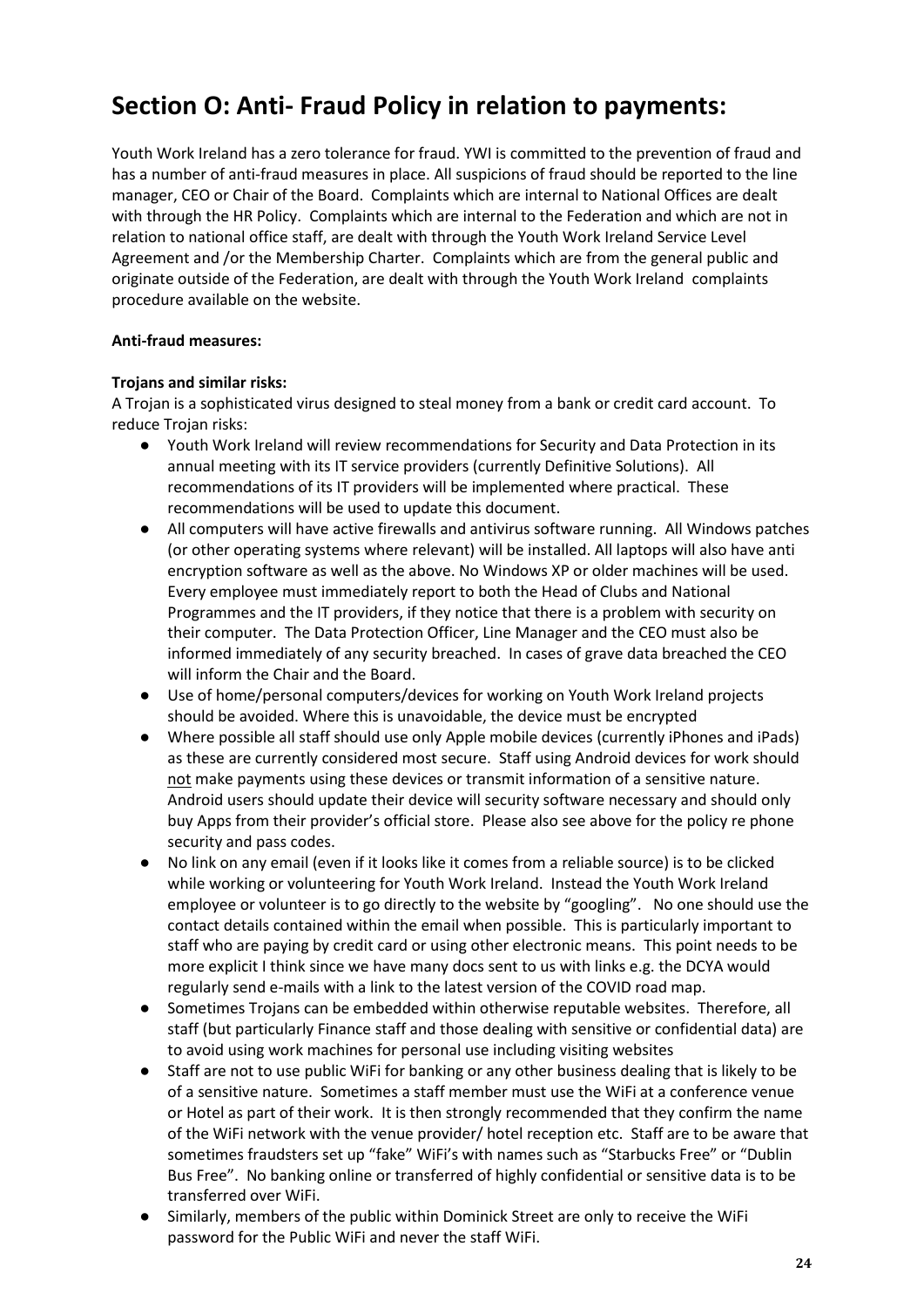● No staff member or volunteer is to share Youth Work Ireland sensitive or financial information over Social Media.

#### **Phishing scams:**

Typically, these scams have reportedly come from a senior manager requesting an urgent payment. The quality of these scams has varied. In recent times these scams have become very sophisticated and can be very convincing in some cases. Extreme caution is required if e-mails purporting to be from senior managers requiring urgent payment are received. Urgent payment within YWI are a rarity. Normally all our payments are planned and pre-authorise before payment is made. Staff members should therefore confirm any exceptional request with managers either by face to face contact of by phone or zoom.

Another well-known scam is when emails have come from known supplier's email address to accounts payable requesting a change of bank details. These scams can also be done by written letter in the post.

Subsequently all written communications whether by email, letter or SMS and all oral communications over landline, mobile or via SYKPE etc. should always be treated with a measure of care.

To reduce the risk from these scams:

- As above, no link or contact details will be clicked in an email. See above/ All staff will verify contact details by independent means.
- No bank account details will be changed on the Banking on Line System without first contacting the supplier by phone or another independent means. The Suppliers phone number will not be taken from the email/letter but will be found independently. When a payment is first made to new bank details, it will be confirmed with the Supplier that the payment is received. The IBAN will indicate the location of the bank a payment is being made and this will be verified by Finance Staff. If this bank is not near the known location of the Supplier, especially if it is outside of Ireland or the EU extra care will be used to ensure that the bank account details are genuine.
- All payment requests will have a Purchase Order and or other paperwork (such as signed contract in the PA to the CEO's office). Therefore, none will be made urgently without the Head of Finance's knowledge. Therefore, no unexpected payments will be paid without first getting the Head of Finance's permission. While it is not envisioned that this will ever happen, if a payment request without the relevant paperwork needs to be authorised urgently the person making the request will phone the Head of Finance and the CEO and if this is not possible (e.g. Emergency situations) must both text and email the Head of Finance and CEO with an explanation of the reason for the urgency.
- Please note no payment for any amount will ever be made without the cost centre managers permission. They are best placed to know if they were expecting to make this payment or not.
- Account payment staff sometimes receive SMS messages from Bank of Ireland online with codes needed for Banking online activities. If the staff member did not initiate this activity, they are to report it to the Finance Administrator or Head of Finance. At the moment no other SMS message should be received form Bank of Ireland and all others should be considered phishing unless verified to be genuine.

#### **Requests looking like they came from Bank of Ireland (calls, SMS, email etc).**

It will be noted that:

• BOI will never ask for a transfer of funds.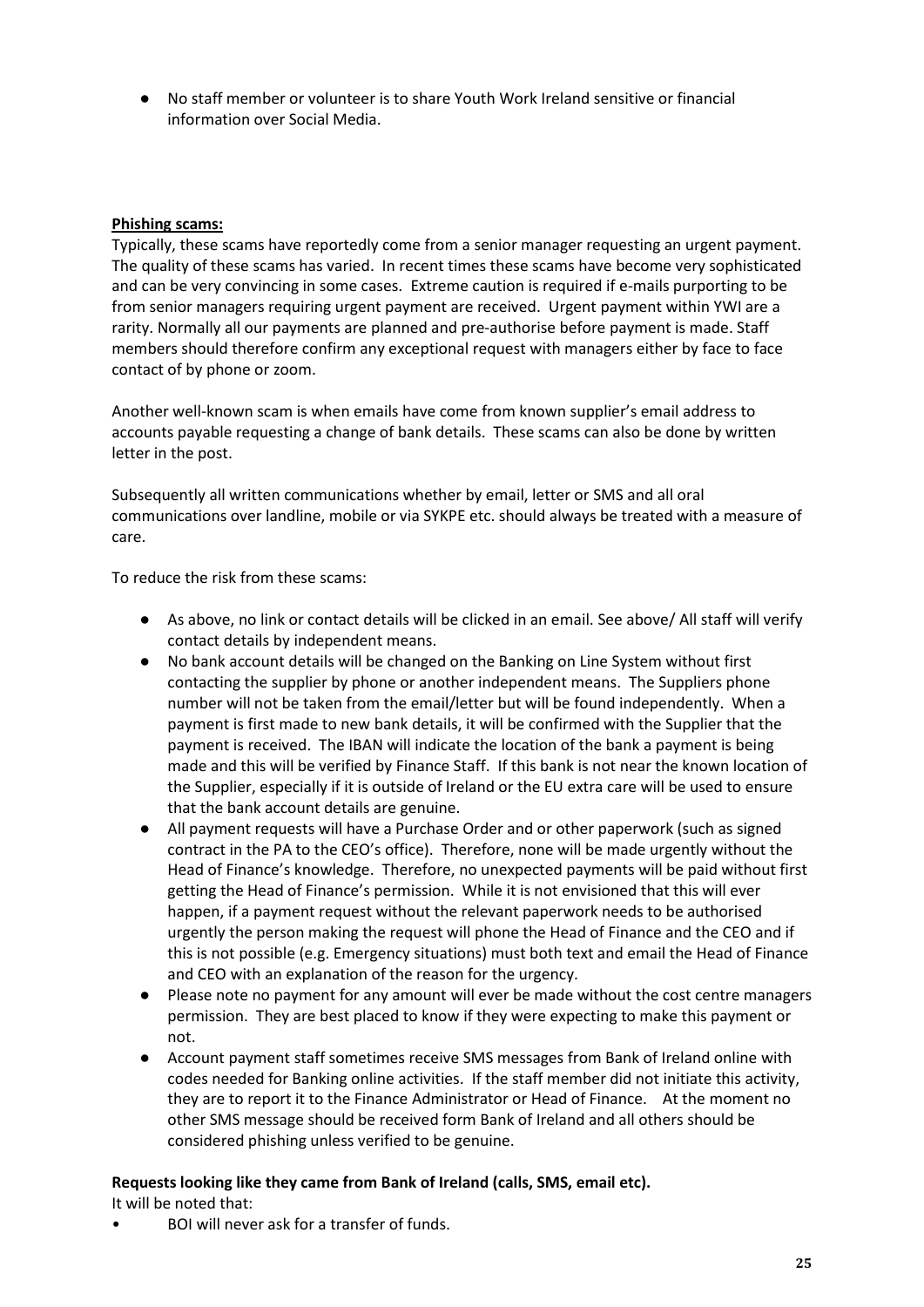• BOI will never look for password details from you.

• BOI will never ask to take remote control over your computer (unless for some reason you have initiated this request)

#### **If you receive a suspicious call from Bank of Ireland (or anyone else) particularity on the land line the following procedure will be adopted.**

1. Tell them you will phone back.

2. Validate the number you need to call independently. e.g the credit card line is on the back if the cards.

3. Always phone from a different handset or mobile phone. (Please note is takes 2 people to hang up on a landline call in Ireland, therefore they may still be on the line).

4. If another phone is not available. Phone a friend to check that the line is free before using the phone.

#### **Cheque books etc:**

- Unused cheques are will be kept in the safe or locked in a drawer (from which the key is removed)
- The accounts office is to be locked outside of normal working hours and when no member of the Finance Team is present. This is a security requirement as well as a data protection requirement (YWI Data Protection Policy)
- Chequebook orders are to be limited.
- Bank Reconciliations and credit card reconciliations are to be carried out on a monthly basis.
- All cheques are to include a/c payee within the cross on the cheque face.
- The payees name should include a line to the end of the space provided in cheque book. Similarly, for the amount in numbers and letters.

#### **Refund's requested from Customers etc**.

- No refund will be made until payments are cleared. The Finance Team will wait 7 working days after cheques are lodged to take action. This also applies to credit card receipt in the Bank of Ireland fundraising bank account if the customer has made a payment over the website.
- An exception to the above rule can be made for well-known customers such as a Member Youth Service once the request has been validated as having come from them and not other third party.
- A refund over 500 Euro requires the permission of the CEO or ACEO via the Purchase Order system.

#### **Insider Fraud.**

- All employees and volunteers will be validated for their qualifications. They must have a minimum of two references and be Garda Vetted. This is also outlined in the HR and Child Protection Policies.
- The "Bank File", a hard copy file, containing banking online information shall be secured away from the accounts office, in a separate office of the PA to the CEO and kept under lock and key.
- •
- Authorisation limits are named in the main Finance Policy above. These must be strictly adhered to. As shall all Financial Internal Controls named with the main Finance Policy document.
- All authorisations for payment must have the authorisation of the cost centre manager or the finance manager and if above 500 either the CEO or ACEO
- All employees or volunteers working in the Finance Department will take at least two weeks' annual leave at a time in every annual year.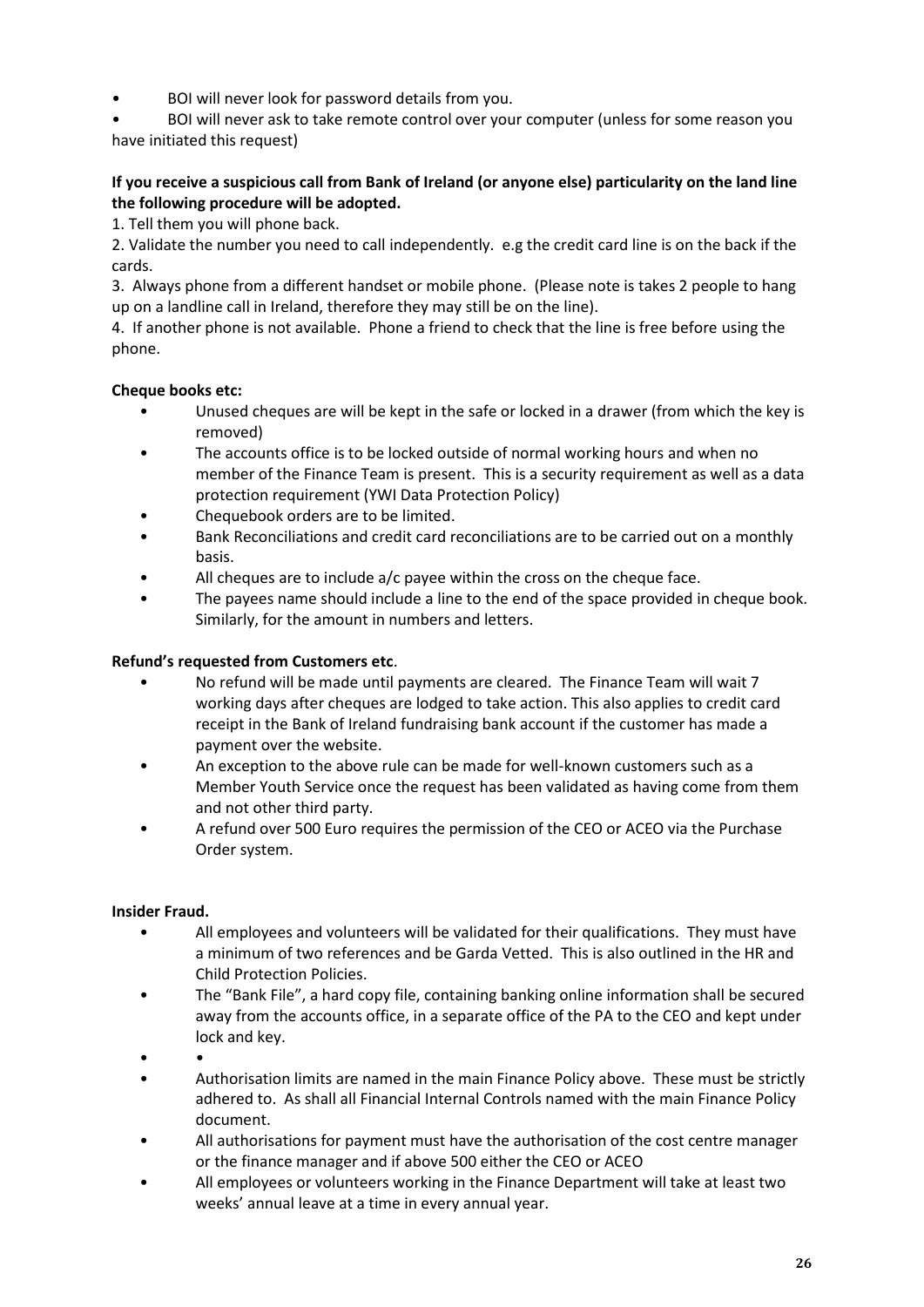- The management will be aware of the increased risks indicated by: an employee who leaves suddenly, an employee having financial difficulty, an employee who's behavioural changes, an employee who's lifestyle changes, suppliers who insist on dealing with only one person.
- It is recognised that the Board is within its right to authorise an independent internal audit of the work done and activities of anyone working within the Finance Department or making payments on behalf of Youth Work Ireland. This will include any employee with access to a credit card or similar. REF: Terms of Reference of the F&GP Appendix ? below)>
- Fraud is a criminal offence. If suspected fraud is being alleged, it must be reported in the first instance, to the CEO, ACEO, and Board. An internal investigation must be carried out swiftly and if the investigation considers the allegation is substantiated, it must then be reported to Gardai, Charities Regulator and relevant donors.

#### **What to do if you suspect a Fraud has occurred:**

It is recognised that most online scams are extremely clever and that an employee/volunteer can be a victim of these scams despite all of the precautions above. It is asked of every employee who feels she/he may have accidentally fallen victim to fraud to report it immediately. The Head of finance in consultation with the CEO and /or will need to inform DCYA, Charities Regulator and other affected donors.

#### **If you suspect fraud has occurred in relation to credit cards/bank accounts;**

1.First inform Bank of Ireland or Bank of Ireland credit cards that a payment may have been made accidentally/fraudulently. Bank of Ireland will investigate.

2.Immediately, contact with a member of the Finance Team, the CEO or the assistant CEO.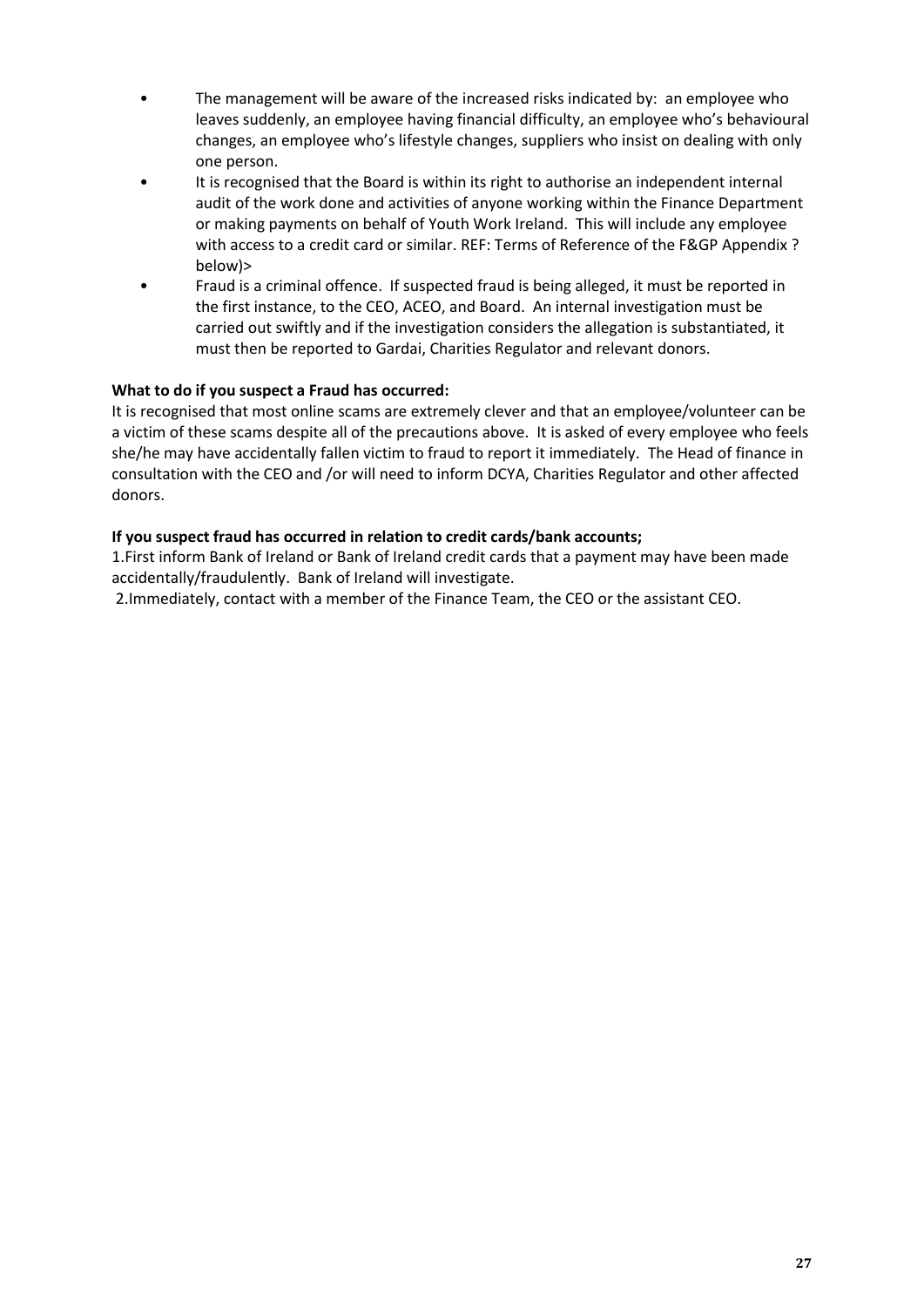### **Appendix 1: Terms of Reference F&GP**



### **Appendix 2: Payment Authorisation Form**



Blank payment authorisation.docx

#### **Appendix 3: Purchase Order**



#### **Appendix 4: Travel and Expenses Form**



Subsistence Expense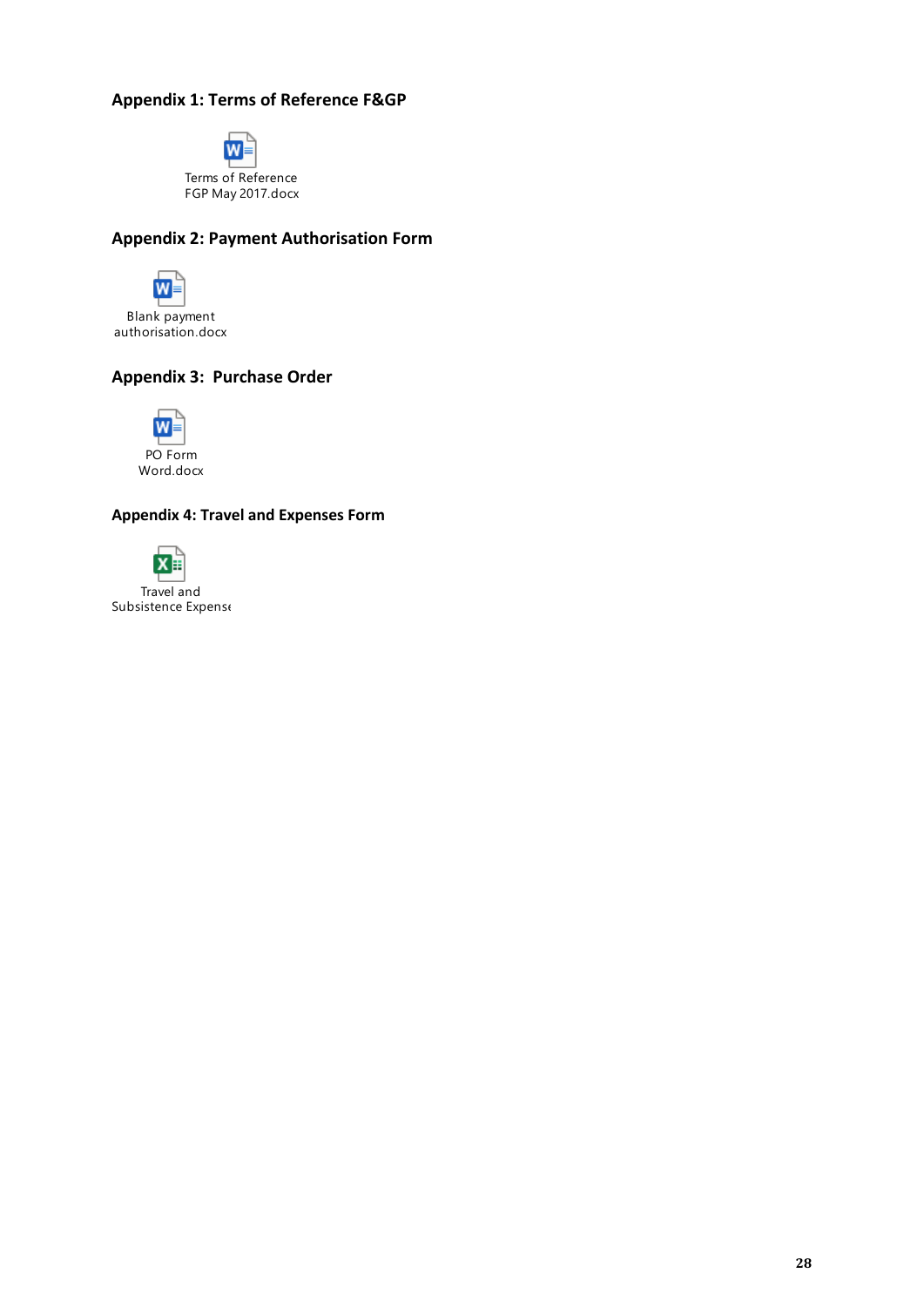#### **Appendix 5: Quote Review**

#### **Quotation Template**

Purchase orders must be accompanied by two quotes for all equipment/works under €5,000 and three valid quotes for all equipment/works over €5,000. Note: All quotes must be inclusive of VAT and the amount being sought must be the full cost, i.e. inclusive of VAT.

Contracts for goods and services with an estimated value in excess of €5,000 (exclusive of VAT) can be awarded on the basis of responses to written specifications (e.g. sent by email) to at least three suppliers or service providers. Where an organization has access to or can use eTenders, it is recommended that this is used for projects in excess of €25,000 (ex VAT).

A valid quote is a quote on supplier's headed paper. Suppliers of all quotes submitted with the application must have a valid TCC.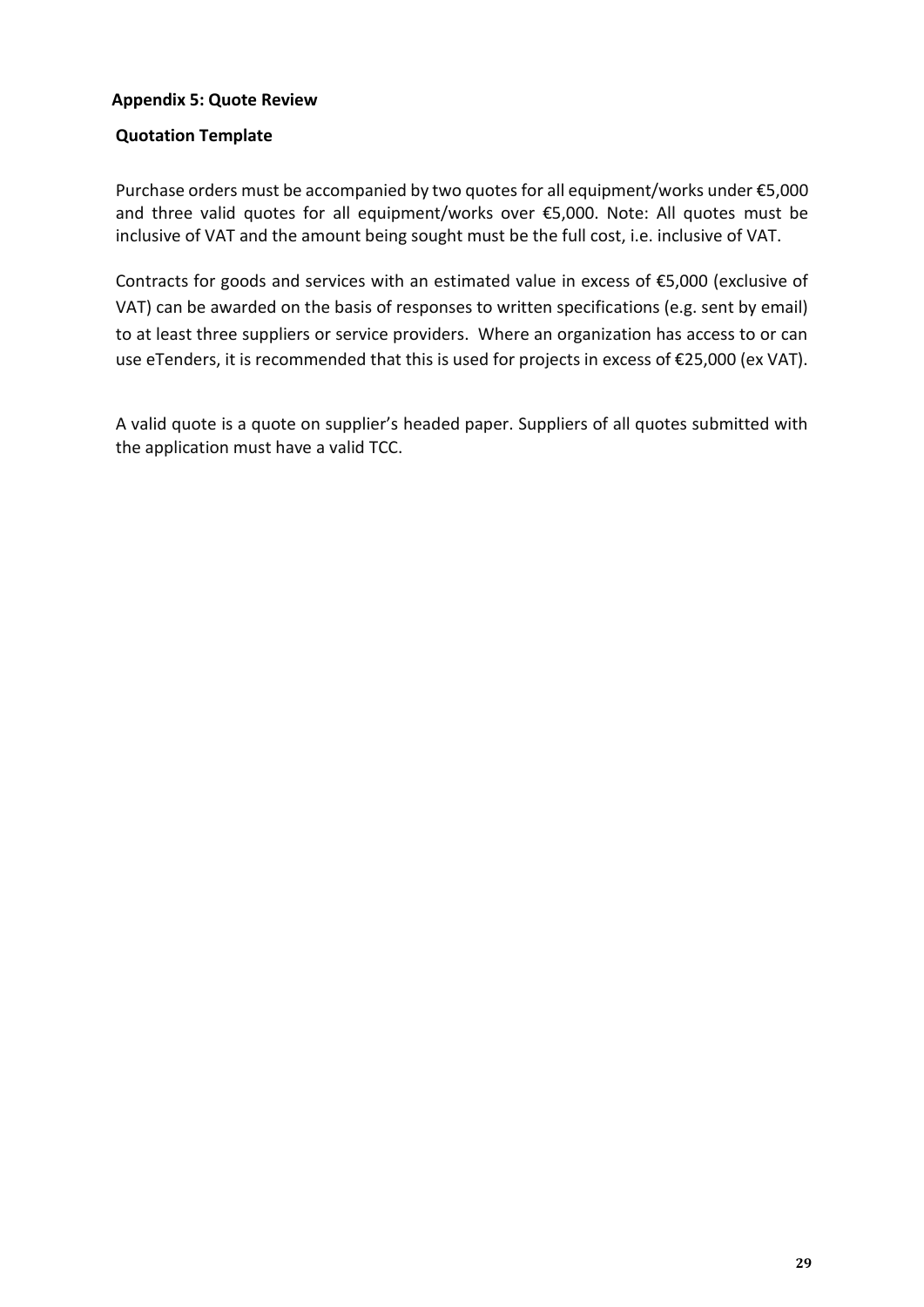### **Quotation Review**

### **A: Summary of Quotes Received**

| Description    | Name of Supplier(s) | Quote/Tender      | Ranking<br>οf |  |
|----------------|---------------------|-------------------|---------------|--|
| Goods/Services |                     | Amount (including | Quote/Tender  |  |
|                |                     | applicable VAT)   |               |  |
|                |                     |                   |               |  |
|                |                     |                   |               |  |
|                |                     |                   |               |  |
|                |                     |                   |               |  |
|                |                     |                   |               |  |
|                |                     |                   |               |  |
|                |                     |                   |               |  |
|                |                     |                   |               |  |
|                |                     |                   |               |  |
|                |                     |                   |               |  |

# **B: Summary of Preferred Bidder(s)**

Note: This table should list the preferred bidders as indicated in table A and the elements of the project involved in that procurement exercise

| State your preferred | Quote/T                 | Applicable                                                 | If your preferred quote is not | Proposed                                                   |    |
|----------------------|-------------------------|------------------------------------------------------------|--------------------------------|------------------------------------------------------------|----|
| quote for each good  | ender                   | VAT rate(s)                                                | the cheapest, please explain   | date                                                       | of |
| and service          | Amount<br>(incl<br>VAT) | (Provide<br>a<br>breakdown<br>if more than<br>one applied) | rationale for selection        | project<br>completion,<br>including<br>final<br>invoicing: |    |
| Good/Service:        |                         |                                                            |                                |                                                            |    |
| Preferred bidder:    |                         |                                                            |                                |                                                            |    |
| Good/Service:        |                         |                                                            |                                |                                                            |    |
| Preferred bidder:    |                         |                                                            |                                |                                                            |    |
| Good/Service:        |                         |                                                            |                                |                                                            |    |
| Preferred bidder:    |                         |                                                            |                                |                                                            |    |
| Good/Service:        |                         |                                                            |                                |                                                            |    |
| Preferred bidder:    |                         |                                                            |                                |                                                            |    |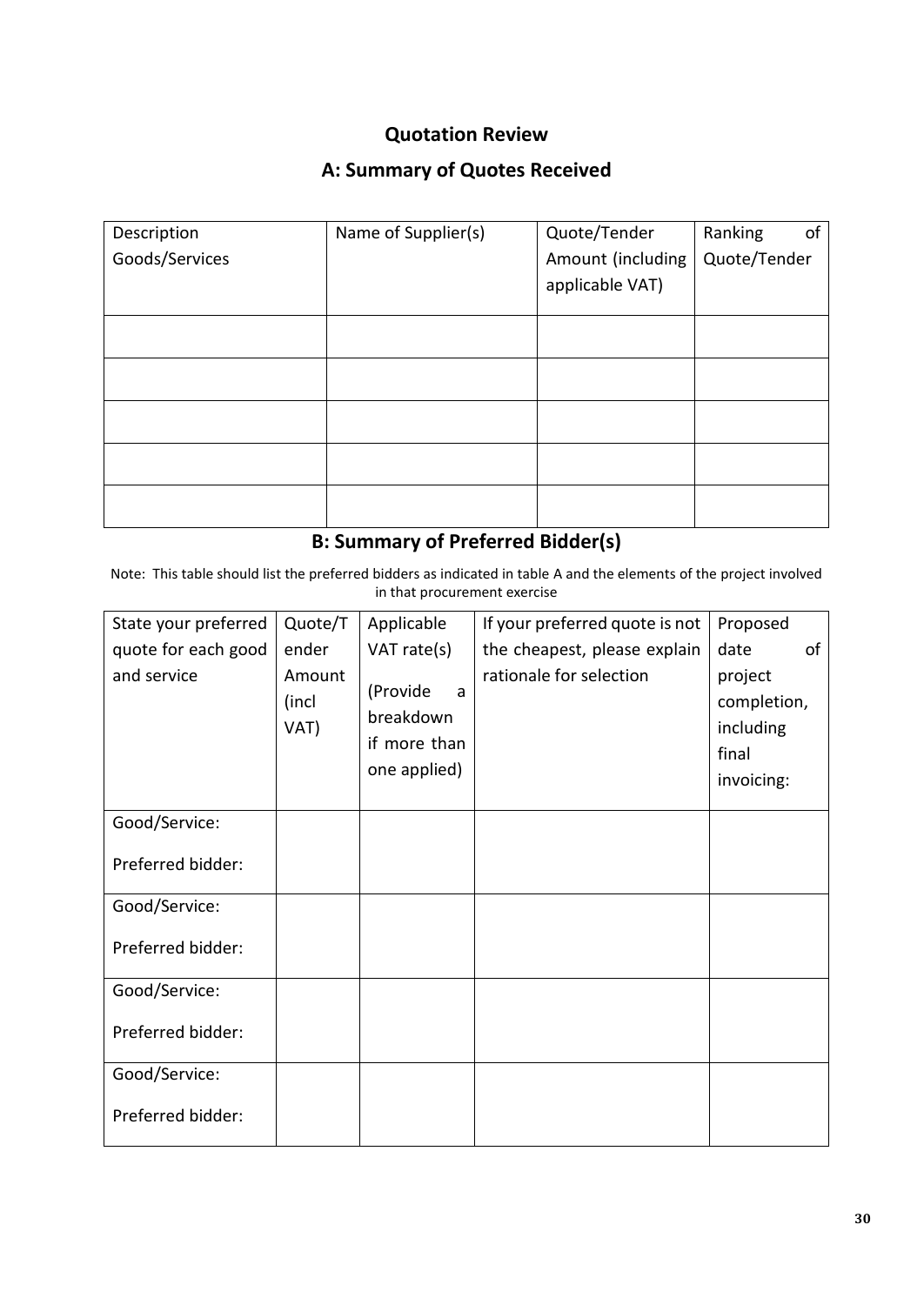### **Appendix 6: Payroll Forms**





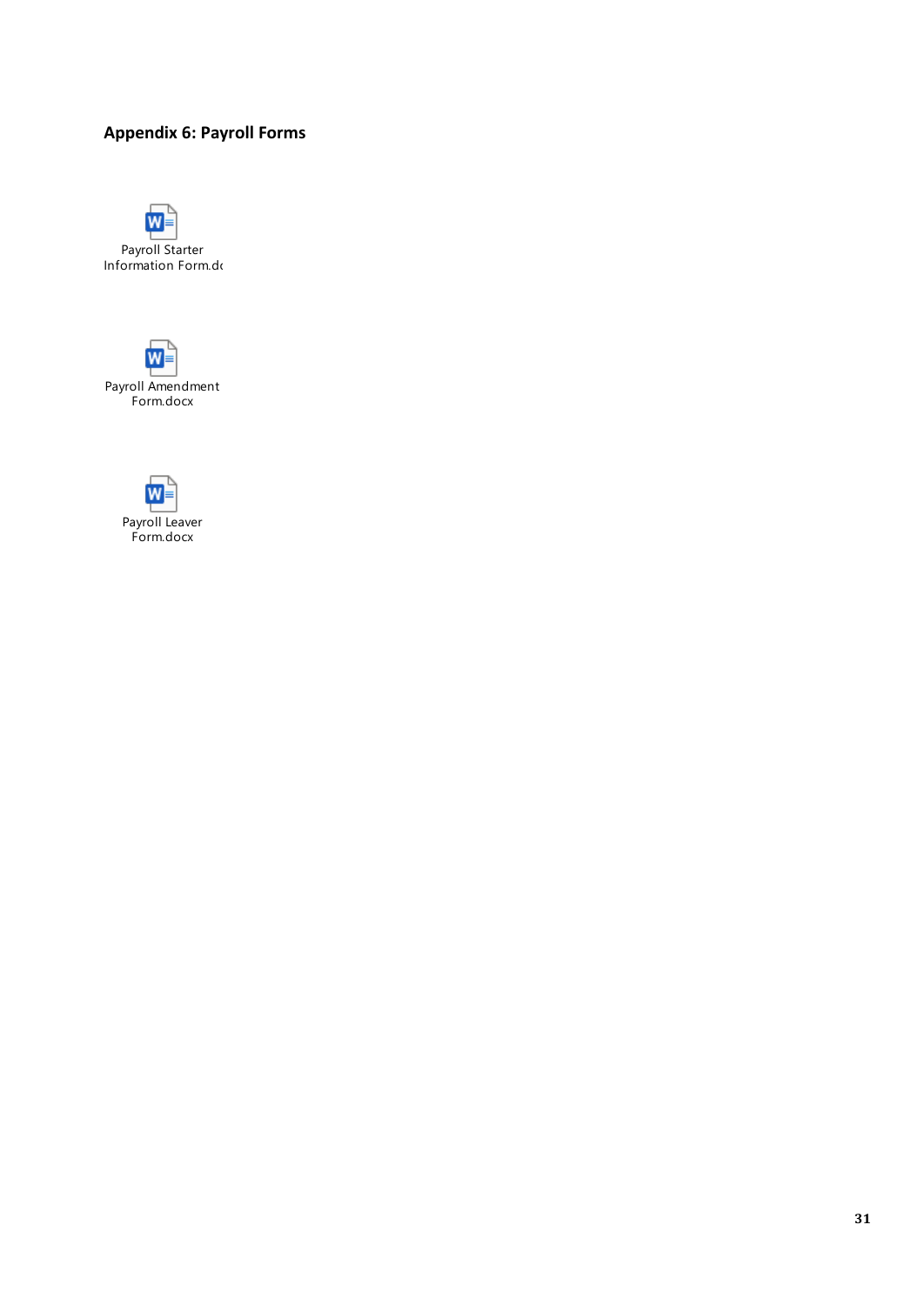# **Checklist to determine whether an individual is an employee or a subcontractor:**



These are taken from the Revenue Commissioners.

### **Determining the employment status of an individual**

There is a legal difference between a contract of employment (known as a 'contract of service') and a contract for service. A contract of employment applies to an employee-employer relationship. A contract for service applies in the case of an independent or self-employed contractor.

A worker's employment status is not a matter of choice. It depends on the terms and conditions of the job. Generally, it is clear whether an individual is employed or self-employed. If it is not obvious, the checklists below will help in deciding this.

When looking at the criteria, you must consider the working conditions and the employment as a whole. The main question will always be whether they work 'as a person in business on their own account'. This will help decide if the person is a free agent with economic independence from an employer.

### **Checklist to determine if an individual is an employee**

While all of the following factors may not apply, an individual is normally your employee if:

- you control how, when and where the work is carried out
- they supply labour only
- you pay them a fixed hourly, weekly, or monthly wage
- they cannot sub-contract their work
- you supply the materials for the job
- you provide all equipment other than the small tools of the trade
- they are not exposed to personal financial risk in carrying out the work
- they do not assume any responsibility for investment and management in the business
- they cannot profit from the management, scheduling, or performance of the work
- you set the work hours
- they carry out work for you or your business only
- you pay expenses to cover subsistence or travel
- they are entitled to extra pay or time off for overtime.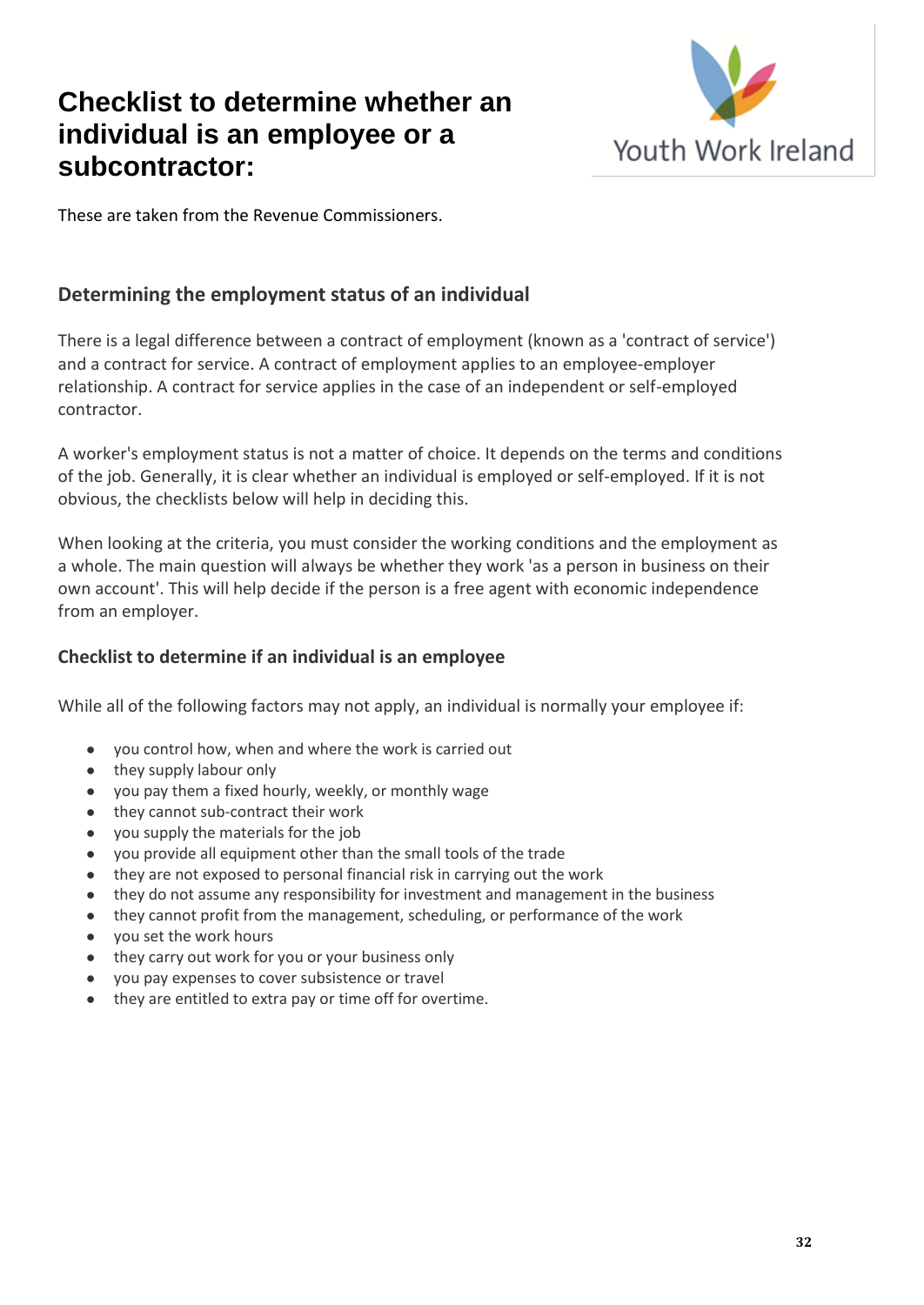# **Checklist to determine whether an individual is an employee or a subcontractor (continued):**



These are taken from the Revenue Commissioners rules as at October 2017.

### **Checklist to determine if an individual is self-employed**

While all of the following factors may not apply to the job, individuals are normally selfemployed if they:

- own their own business
- are exposed to financial risk (for example they may have to bear the cost of redoing faulty or substandard work carried out under the contract)
- assume responsibility for investment and management in the business
- can profit from the management, scheduling, or performance of the work
- have control over what, how, when and where the work is done and whether they do it personally
- are free to hire other people, on their terms, to do the work which has been agreed on
- can provide the same services to more than one person or business at the same time
- provide the materials for the job
- provide equipment and machinery necessary for the job
- have a fixed place of business where materials or equipment can be stored
- cost and agree a price for the job
- provide their own insurance cover (for example, public liability cover)
- control the hours of work in fulfilling the job obligations.

| I have determined that:                         | (name) is a |
|-------------------------------------------------|-------------|
| subcontractor/employee (cross out as relevant). |             |

Signed by:

Name of cost center manager

Signed by:

CEO/ACEO